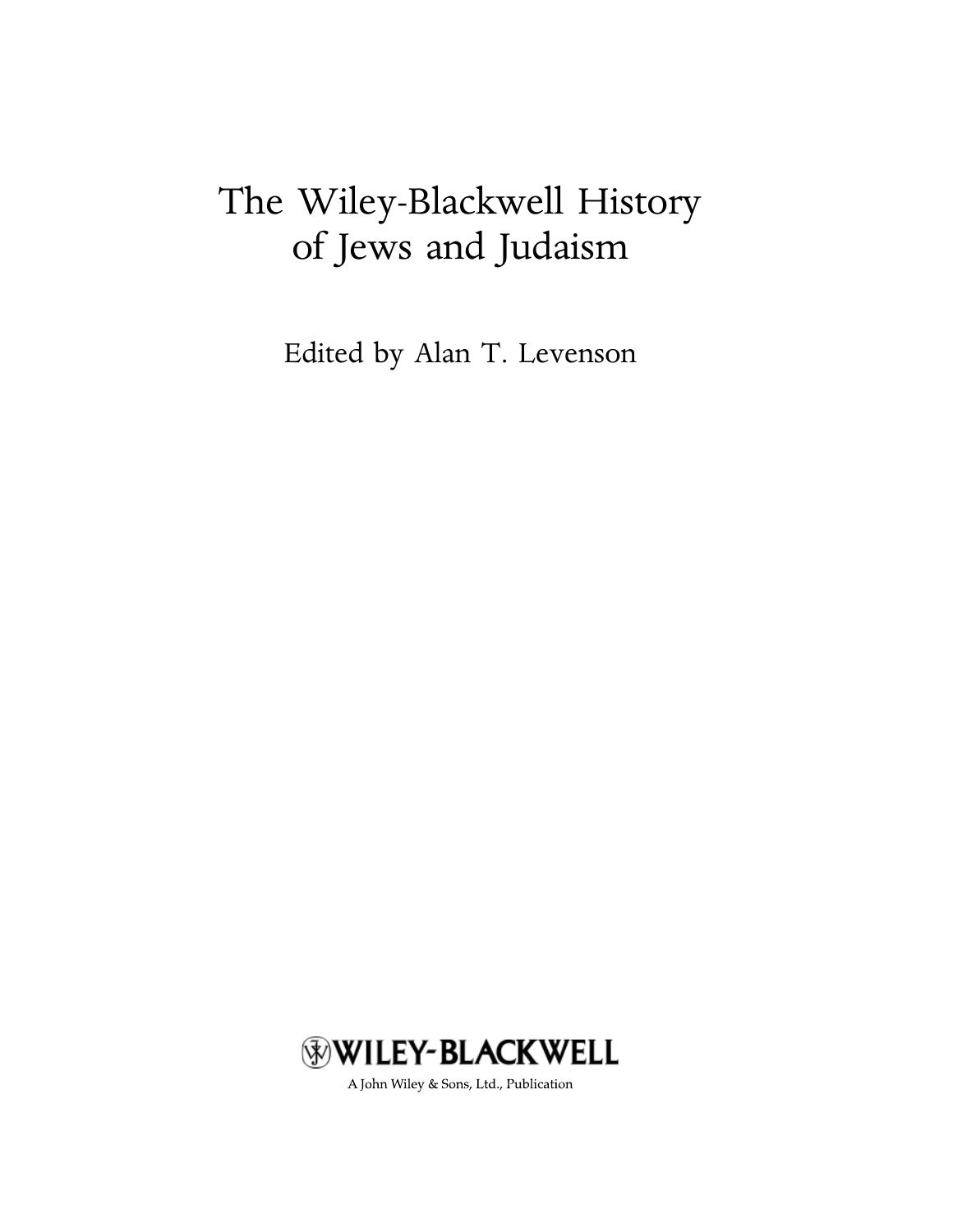This edition first published 2012  $©$  Blackwell Publishing Limited

Blackwell Publishing was acquired by John Wiley & Sons in February 2007. Blackwell's publishing program has been merged with Wiley's global Scientific, Technical, and Medical business to form Wiley-Blackwell.

Registered Office John Wiley & Sons Ltd, The Atrium, Southern Gate, Chichester, West Sussex, PO19 8SQ, UK

Editorial Offices 350 Main Street, Malden, MA 02148-5020, USA 9600 Garsington Road, Oxford, OX4 2DQ, UK The Atrium, Southern Gate, Chichester, West Sussex, PO19 8SQ, UK

For details of our global editorial offices, for customer services, and for information about how to apply for permission to reuse the copyright material in this book please see our website at www.wiley.com/wiley-blackwell.

The right of Alan T. Levenson to be identified as the author of the editorial material in this work has been asserted in accordance with the UK Copyright, Designs and Patents Act 1988.

All rights reserved. No part of this publication may be reproduced, stored in a retrieval system, or transmitted, in any form or by any means, electronic, mechanical, photocopying, recording or otherwise, except as permitted by the UK Copyright, Designs and Patents Act 1988, without the prior permission of the publisher.

Wiley also publishes its books in a variety of electronic formats. Some content that appears in print may not be available in electronic books.

Designations used by companies to distinguish their products are often claimed as trademarks. All brand names and product names used in this book are trade names, service marks, trademarks or registered trademarks of their respective owners. The publisher is not associated with any product or vendor mentioned in this book. This publication is designed to provide accurate and authoritative information in regard to the subject matter covered. It is sold on the understanding that the publisher is not engaged in rendering professional services. If professional advice or other expert assistance is required, the services of a competent professional should be sought.

Library of Congress Cataloging-in-Publication Data

The Wiley-Blackwell history of Jews and Judaism / edited by Alan T. Levenson. p. cm. – (The Wiley-Blackwell Histories of Religion) Includes bibliographical references and index. ISBN 978-1-4051-9637-6 (hardcover : alk. paper) 1. Jews–History. 2. Judaism–History. I. Levenson, Alan T. DS118.W62 2010 909'.04924–dc23 2011046001

A catalogue record for this book is available from the British Library.

Set in 11/13pt Dante by Thomson Digital, Noida, India

1 2012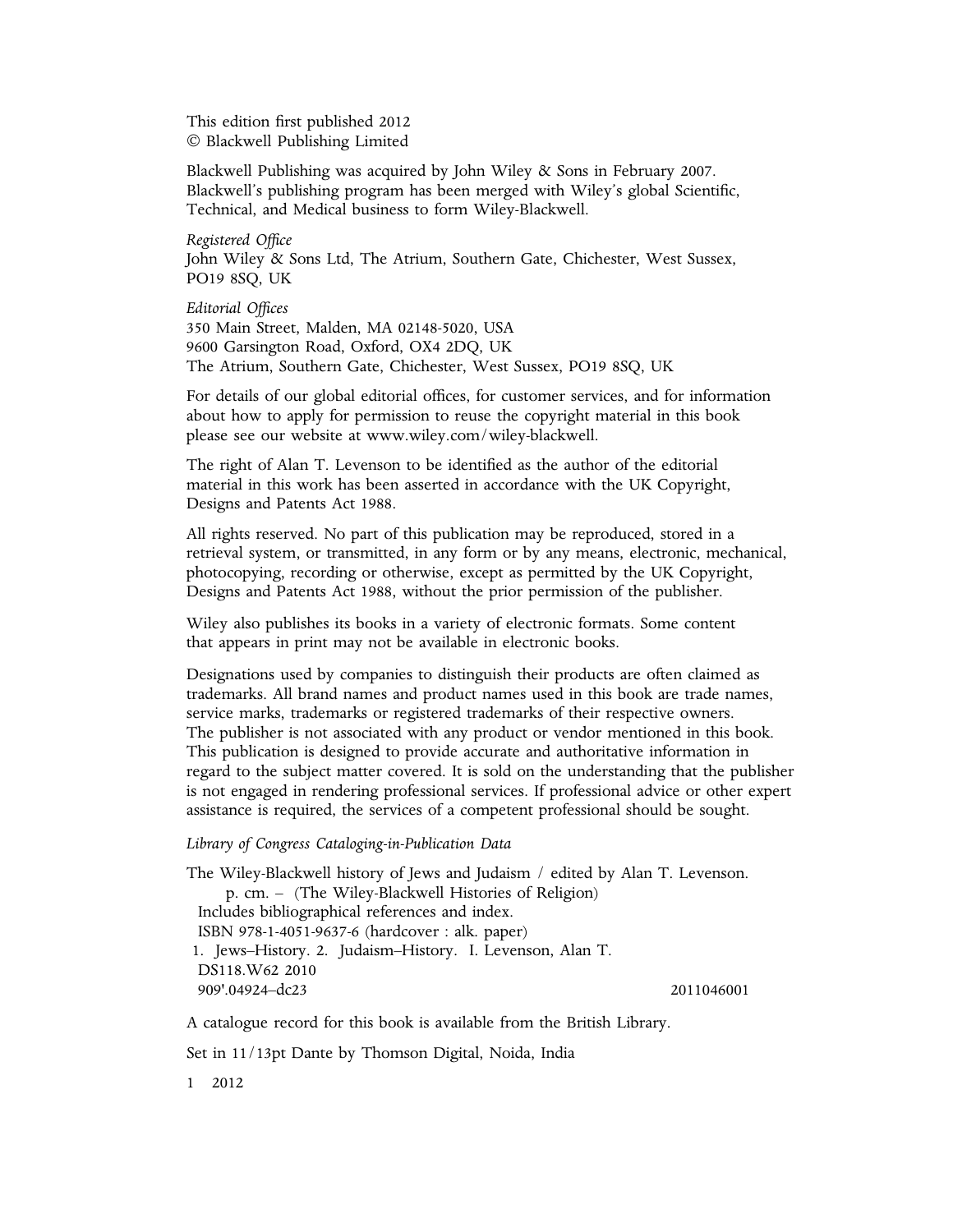# Judaism(s) in Contemporary America

## Dana Evan Kaplan

American Judaism is distinctive from Judaism as it has been understood and practiced at every other time period throughout history and in every other geographical location. As Jacob Neusner writes, "Judaism in America is different from Judaism as it has ever been known, and as it is practiced everywhere else in the world today."<sup>1</sup> This is in large part because the United States is a pluralistic society historically based on religious denominationalism. The study of American Judaism is therefore a fascinating topic that must be understood in the context of the impact that American society has had on religion generally. While Judaism is a unique religion, it has followed the institutional patterns set by the American sociological context. After you finish reading this chapter, you should have a better understanding of not only how but also why American Judaism(s) differs from Judaism(s) in other parts of the world.

Since the name of this book is History of Jews and Judaism, this chapter will look at how Jews structured and practiced Judaism in America. This volume is concerned with Jewish civilization as a whole and so we will not study "Judaism" the religion to the exclusion of "Jewishness" the ethnic identity. Nevertheless, the focus will be on "Judaism" rather than "Jewishness." But how does one separate between religious and ethnic elements? Much religious behavior can be understood as expressions of ethnicity and much ethnic identification may mask religious yearnings. While Jews cannot be completely separated from Judaism nor Judaism entirely separated from Jews, we want to focus on those American Jews who are committed to observing Judaism as a religion rather than those who wish to retain an ethnic identity without any religious element. Neusner has called this first group "Judaists" to distinguish them from those who see their Jewish identities as social or cultural rather than religious. This is an arbitrary distinction that some object to, but

The Wiley-Blackwell History of Jews and Judaism, First Edition. Edited by Alan T. Levenson.

<sup>!</sup> 2012 Blackwell Publishing Ltd. Published 2012 by Blackwell Publishing Ltd.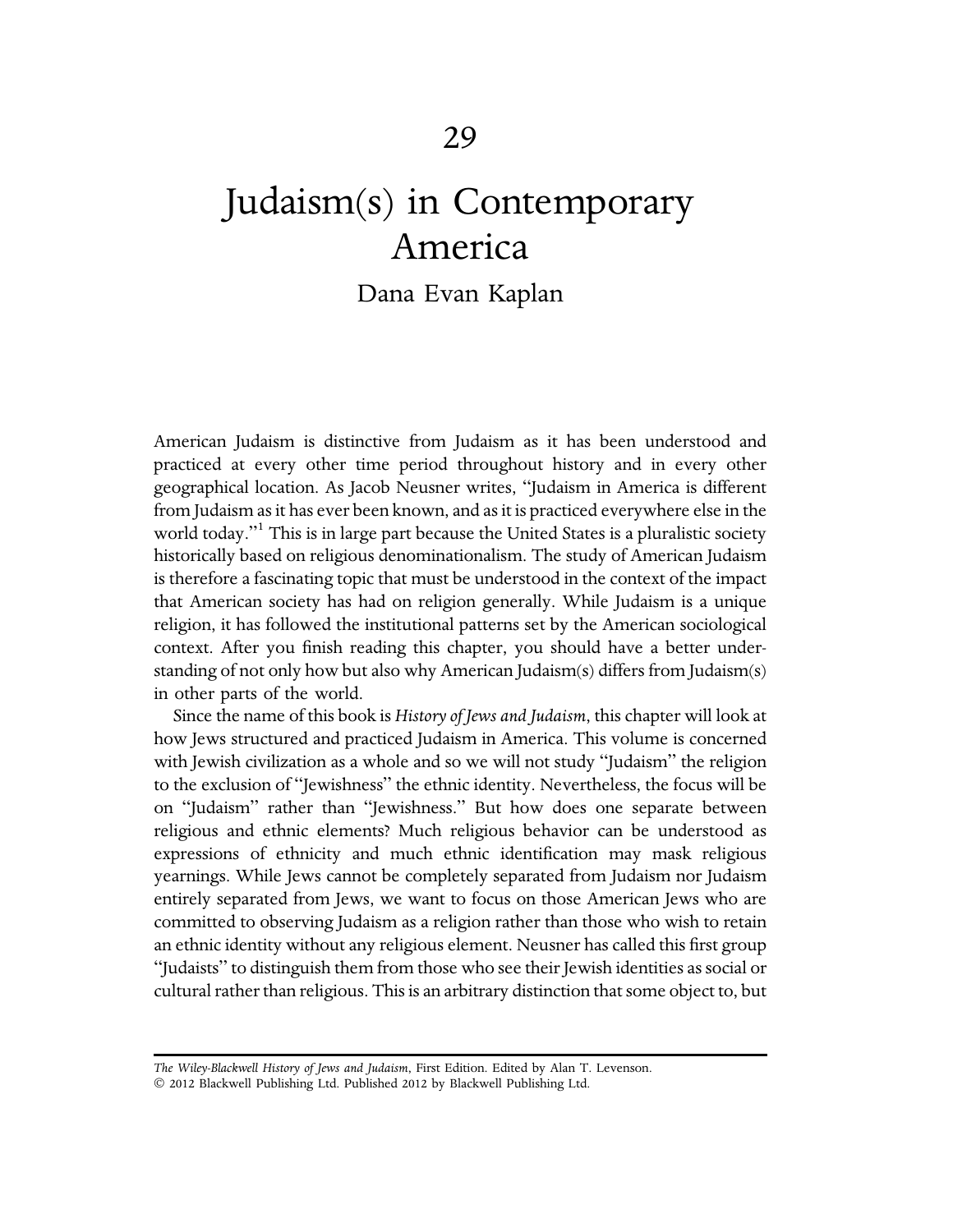it may help us to focus on our topic of "Judaism(s) in Contemporary America" and so therefore may be justifiable.

Until the last couple of decades, the dominant American Jewish identity focused on what has been termed "civil Judaism." Based on the concept of civil religion developed by sociologists of American religion, pioneered by Robert Bellah, Jonathan S. Woocher has argued that civil Judaism includes the following beliefs or, perhaps more accurately, values: civil Judaism affirms the unity of the Jewish people; their mutual responsibility; the need to work for the survival of the Jewish people in a threatening world; the centrality of the State of Israel; a nostalgic appreciation for the value of Jewish tradition; a stress on doing good deeds and promoting philanthropy; and seeing their Jewishness and Americanness as compatible and indeed complementary forms of overlapping identity.<sup>2</sup> As a consequence, most American Jews did not draw direct association between their Jewish identity and their actual religious practices. Indeed, there is little explicitly "religious" substance among these values. Instead, these American Jews focused on "feeling Jewish," a subjective state that became harder and harder to clearly identify as the years progressed. The problem was that an identity based primarily on subjective feeling was too amorphous to be easily passed on from parents to children.

By the 1980s, many felt that this civil Judaism lacked spiritual content precisely because it was so public. Despite their public involvement, many of these Jewish institutional leaders observed little ceremony in their family lives. One rabbi told journalist Charles E. Silberman that "These federation leaders may be Jews in public, but they're goyim [gentiles] at home."<sup>3</sup> In response to this withering criticism, Jewish leaders began to consider the need to take Judaism seriously as a spiritual practice and not just a public identity. This trend was eventually embraced by the Jewish Federations themselves, which organized seminars and weekend retreats to expose community volunteers to Jewish religious experiences. Whereas once the Federation was regarded as an organization that would maintain strict neutrality, over the past two decades it has emerged as a proponent of voluntaristic ceremonialism. Concern with the future of Judaism has been one of the major reasons why it has abandoned secularism in favor of Jewish spirituality.

While Judaism had popularly been regarded as a religion based on home practice, the synagogue attempted to fill the void left by steadily declining degrees of home-based ritual observance. In the United States, much of the practice of American Judaism took place in the synagogue. Jack Wertheimer argues that "the American synagogue attracts more members and affords greater opportunities for participation than any other voluntary institutions established by Jews in the United States." Some congregations became known as vibrant and lively places, while others developed reputations as institutions that did many lifecycle events without engaging most participants in a religious experience.

For many younger people, their Jewish practices developed in response to exposure at summer camp or youth group, rather than from what they observed at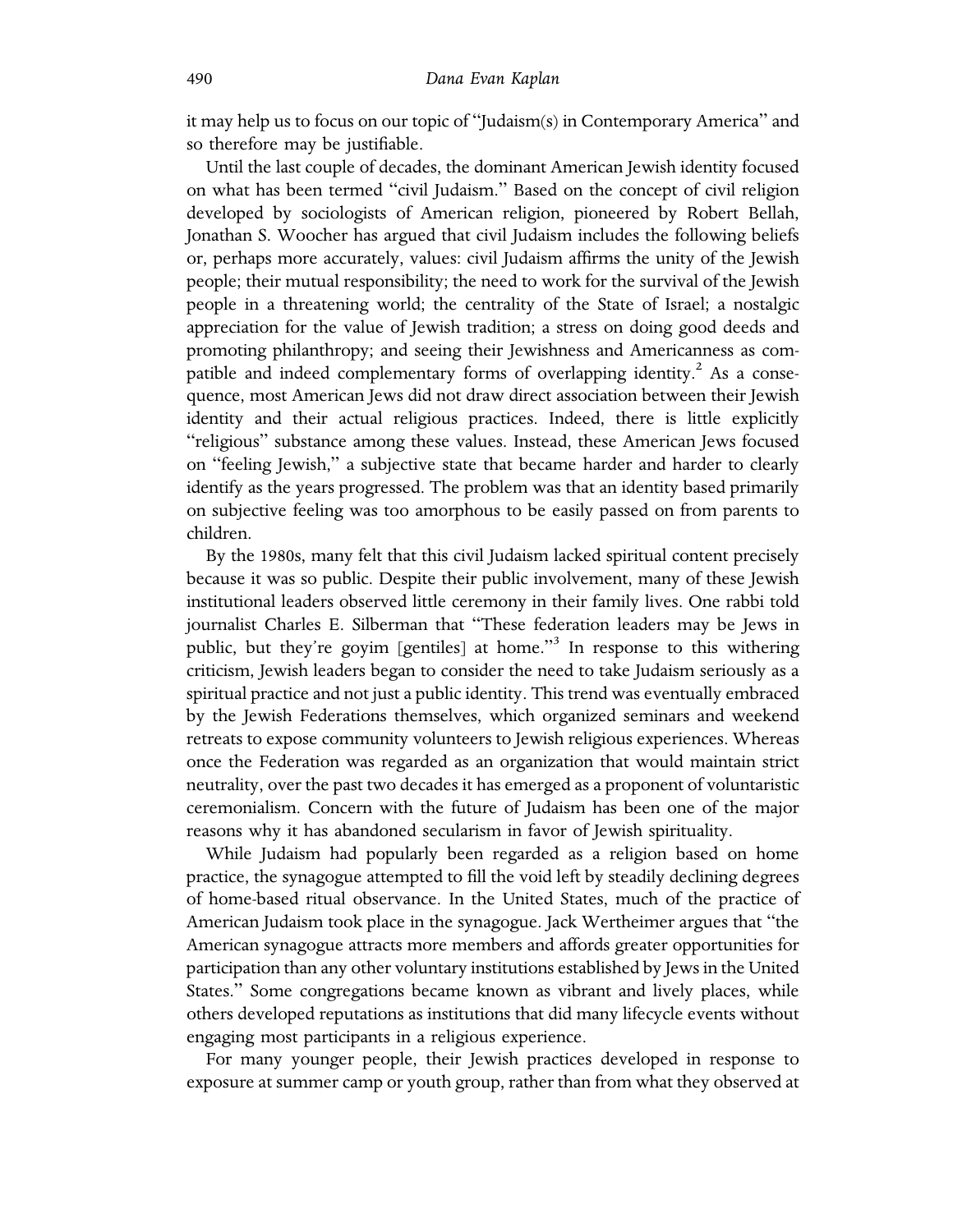home or at their local synagogue. These types of informal Jewish experiences have been very important because they enabled young people to see Judaism being practiced in a vibrant environment, which was frequently in dramatic contrast to what they observed in their local communities. The Jewish practice that they had observed in their local synagogues was frequently uninspiring. It was also based on the mechanical repetition of rituals that people had observed their elders performing in an earlier time when Jewish life was much closer to the immigrant experience. This gave it a degree of authenticity which was seen as lacking by many by the 1980s.

You may have already noted the word "Judaism" in the title of this chapter has an "s" in parenthesis after it, implying that there may be more than one Judaism that we need to look at. In the United States, four major American Jewish denominations (Reform, Conservative, Orthodox, and Reconstructionist) have developed since the middle to late nineteenth century. In addition, there are numerous other groups not regarded as full denominations. In recent decades, there has emerged a chasm separating the Orthodox and non-Orthodox, suggesting that it is possible to divide American Judaism into two groups – those who feel obligated by the entirety of Jewish law and those who only practice selected elements of the Jewish ritual system. The use of the parenthesis also implies a postmodern understanding of the term in which there may not be any single definition acceptable and, indeed, that it may be possible to have multiple, even conflicting, conceptions that can coexist without requiring any resolution.

The intellectual basis for the existence of different denominations is that different belief systems can be derived from the same historical religion. The modern premise that different approaches to religion are possible is in dramatic contrast to the premodern worldview. In the medieval mindset, there was one form of Judaism. For the vast majority of Jews during this time period, there was a broad consensus concerning what constituted acceptable Jewish belief and practice. We call this approach traditional Judaism in contrast with modern forms of Judaism, which may deviate from each other in both theology and practice.

According to traditional Judaism, all of the commandments of the Torah should be practiced in their entirety. The commandments are divinely given and are interpreted by the rabbis, who explain how they are to be observed in specific circumstances. Since the Torah is divinely given, there is no possibility for reinterpretation or adaptation of traditional practices to fit new social circumstances. Those who study societies over extended periods observe that conceptions do change, even in groups that are opposed to the idea itself. However, such a process takes place unconsciously and over a relatively long period. In contrast, the American non-Orthodox movements (and even some of the liberal American Jewish groups that identify as Orthodox) have consciously set out to reinterpret traditional religious concepts and have made deliberate changes in how the Jewish religion is practiced.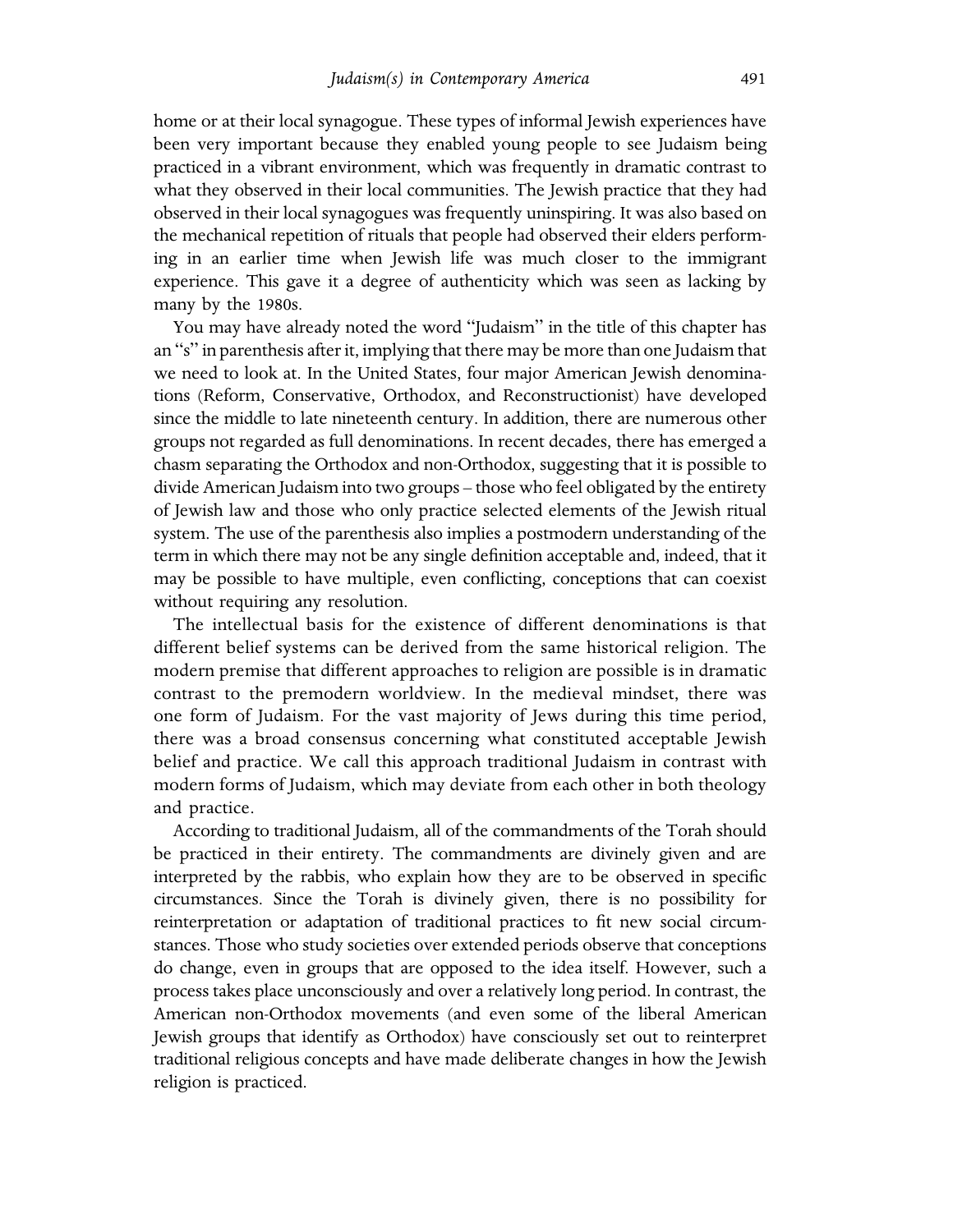## The Four Major Denominations and Other American Jewish Religious Groups

By dividing their religious institutions on the basis of denomination, American Jews were following an American pattern. Religious denominations served to reinforce the ideal of religious pluralism which was so important in the construction of American society. Denominationalism also provided an institutional structure for those who sought out religious affiliation, and thus provided American society with valuable civic organizations that could help to perform good works that the government could not or would not involve itself in. In the two or three decades immediately following World War II, they were so central that Andrew M. Greeley described religious life in the United States during this period as "the denominational society."<sup>4</sup>

American Judaism in the immediate postwar period was divided into three denominations – Reform, Conservative, and Orthodox. By the late 1960s, the Reconstructionist movement was slowly being recognized by many as a fourth denomination, even though it was much smaller numerically than the other three. Those who wanted to join a synagogue – or felt they needed to so they could send their children to religious school – usually chose a synagogue affiliated with one of these denominations.

The era of denominationalism did not last. By the late 1980s, Robert Wuthnow was arguing that the religious environment had shifted dramatically and that "denominational barriers have ceased to function as hermetic categories of religious identification."<sup>5</sup> The nature of American society began changing rapidly and the divisions that had formerly seemed so rigid began dissolving. While this opened up tremendous social and economic opportunities for millions of individuals, it threatened the institutional viability of organizations that had been built on the basis of denominational division. While all of the American Jewish denominations still exist, they do not dominate the American Jewish religious landscape the way they once did.

Actually, the denominations did not initially seek to be denominational. Each of the three early Jewish denominations had originally seen itself as representing the vast majority of the American Jewish community and, according to most scholars, had not intended to establish their movements as denominations. The first of the American synagogue organizations to be created was the Union of American Hebrew Congregations (UAHC), which was established in 1873. This became the umbrella body for all Reform congregations in the United States. Under the influence of Rabbi Isaac Mayer Wise, layman Moritz Loth issued a call to congregations to come together, primarily for the purpose of funding an American rabbinical college. This was seen as an urgent need, since all rabbis up to this time came from Europe and there was no way to ensure that they were trained to function effectively in an American environment.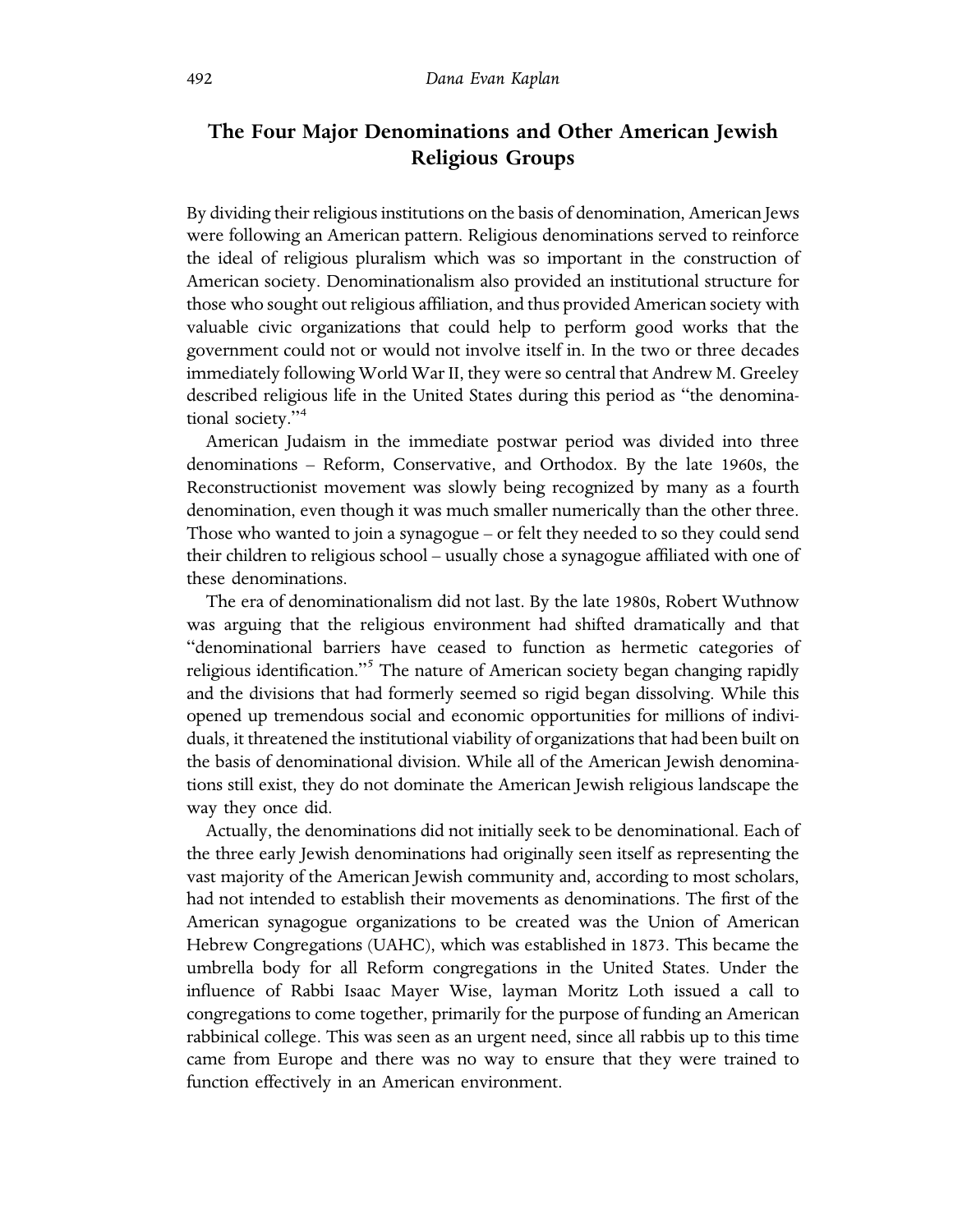As indicated by the title of the organization, the UAHC was intended to be a union of all American synagogues. The word "Reform" was not mentioned because the leaders of the organization originally expected to appeal to a broad spectrum of congregations with various ideologies and ritual practices. Similarly, other Reformoriented institutions including the Hebrew Union College (HUC, established 1875), the Central Conference of American Rabbis (CCAR, established 1889), and the Jewish Institute of Religion (JIR, established 1922) likewise carried nondenominational names befitting their intended broad communal purpose. It was only the social reality which transformed them after the fact into denominational institutions.

The Orthodox was the only one of the original three denominations to give its institutions and organizations distinctively denominational names. The Union of Orthodox Jewish Congregations of America (OU) was founded in 1898 to protect "Orthodox Judaism whenever occasions arise in civic and social matters." The leaders wrote that they created the organization "to protest against declarations of Reform rabbis not in accord with the teachings of our Torah." But most Orthodox leaders saw their denominational identity as temporary, believing that either all American Jews would eventually join them, or would assimilate out of existence.

The United Synagogue of America (USA, established in 1913, later renamed the United Synagogue of Conservative Judaism, USCJ) was organized under the leadership of Professor Solomon Schechter to encompass most of the non-Reform synagogues in the United States. Schechter modeled the new organization on the United Synagogue of Great Britain, which was officially Orthodox but, like the organization that Schechter was creating, served a broad constituency. The expectation was that the Jewish Theological Seminary of America would produce rabbis for those synagogues not wishing to affiliate with the UAHC. Even though they were to become a liberal-oriented group, they called themselves "Conservative" to contrast their traditional approach against that of the Reform movement. Conservative leaders saw the Reform as a small faction and expected that they would attract the overwhelming majority of American synagogues. This held true for a certain period of time, but the Conservative movement, by the 1970s, was on the way to becoming a shrinking minority.

Reconstructionist Judaism is the only one of the four major denominations that was developed entirely in the United States. The Reform movement was founded in Germany at the beginning of the nineteenth century, the Conservative movement traces its roots to the Historical School, which broke away from German Reform in the 1840s, and Orthodoxy likewise coalesced in Germany as a distinct movement in response to the perceived threat of religious reform. All of these movements were the product of many Jews working together over the course of many generations. In contrast, the Reconstructionist movement was inspired by a single person: Rabbi Mordecai M. Kaplan, and developed into a movement through the efforts of a small group of his disciples. Kaplan espoused a rationalistic approach to Judaism that encompassed all aspects of Jewish civilization rather than a narrow definition of Judaism as just a religion.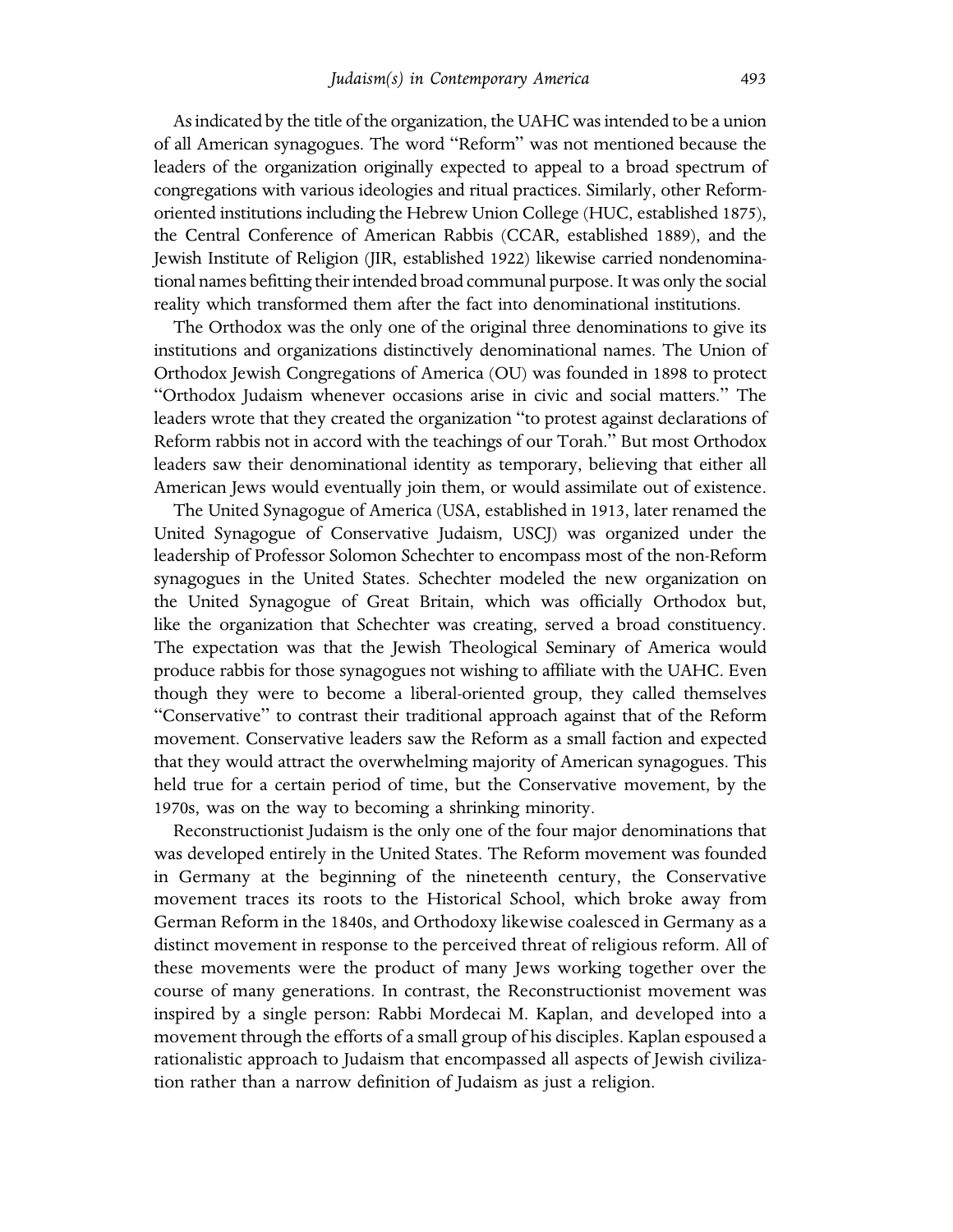In recent decades, new Jewish religious groups have begun forming, some of which can be seen as incipient denominations. This includes the Jewish Renewal movement, led by Rabbi Zalman Schacter-Shalomi, who combines kabbalistic and Hasidic teachings in an egalitarian framework. They describe themselves as a worldwide transdenominational movement grounded in Judaism's prophetic and mystical traditions. Emphasizing ecstatic practices such as meditating, chanting, dancing, and seeking alternative forms of consciousness, Jewish Renewal is designed to reinvigorate traditional Judaism while borrowing from other approaches to spirituality.

Humanist Judaism, in contrast, emphasizes Jewish culture rather than belief in God. While the term can refer to a broad array of phenomenon, the Humanistic movement was founded by Rabbi Sherwin Wine in 1963. Wine developed a liturgy that reflected his belief that there was no personal God but that the holidays and practices of Judaism could be perpetuated without such a belief. In 1969, a group of likeminded congregations created the Society for Humanistic Judaism. The movement has been broadly tolerant, accepting intermarriage, gay unions, and various other social changes.

Another phenomenon which has been getting more attention has been that of the independent minyanim, lay-led worship and study communities that combine a commitment to Jewish law with egalitarianism. Most independent minyanim try to stick closely to the traditional liturgy while emphasizing the Jewish prayer service as a spiritual experience. Drawing their participants mostly from the Conservative movement, the independent minyanim movement is volunteer led with no paid clergy, does not affiliate with any of the existing Jewish denominations, and has been founded in the past decade.

There are many other groups and subgroups that constitute contemporary American Judaism. Each focuses on different aspects of Jewish traditions and interprets this tradition in various ways. What they all share in common is a dialogue with the sacred texts of historic Judaism. Nevertheless, they differ dramatically in terms of religious belief and practice. Let us now look at each of the major denominations.

### The Reform Movement

The Reform movement, the largest American Jewish religious denomination since the 1980s, has been simultaneously moving in two seemingly opposite directions: Temples are using more Hebrew and reintroducing traditional rituals, but at the same time accepting radical new definitions of Jewish identity and religious fidelity. The first Reformers – usually identified as "German Jews" but who in fact came from many Central European regions – were seeking a middle course between traditional Judaism, which they wanted to break away from, and conversion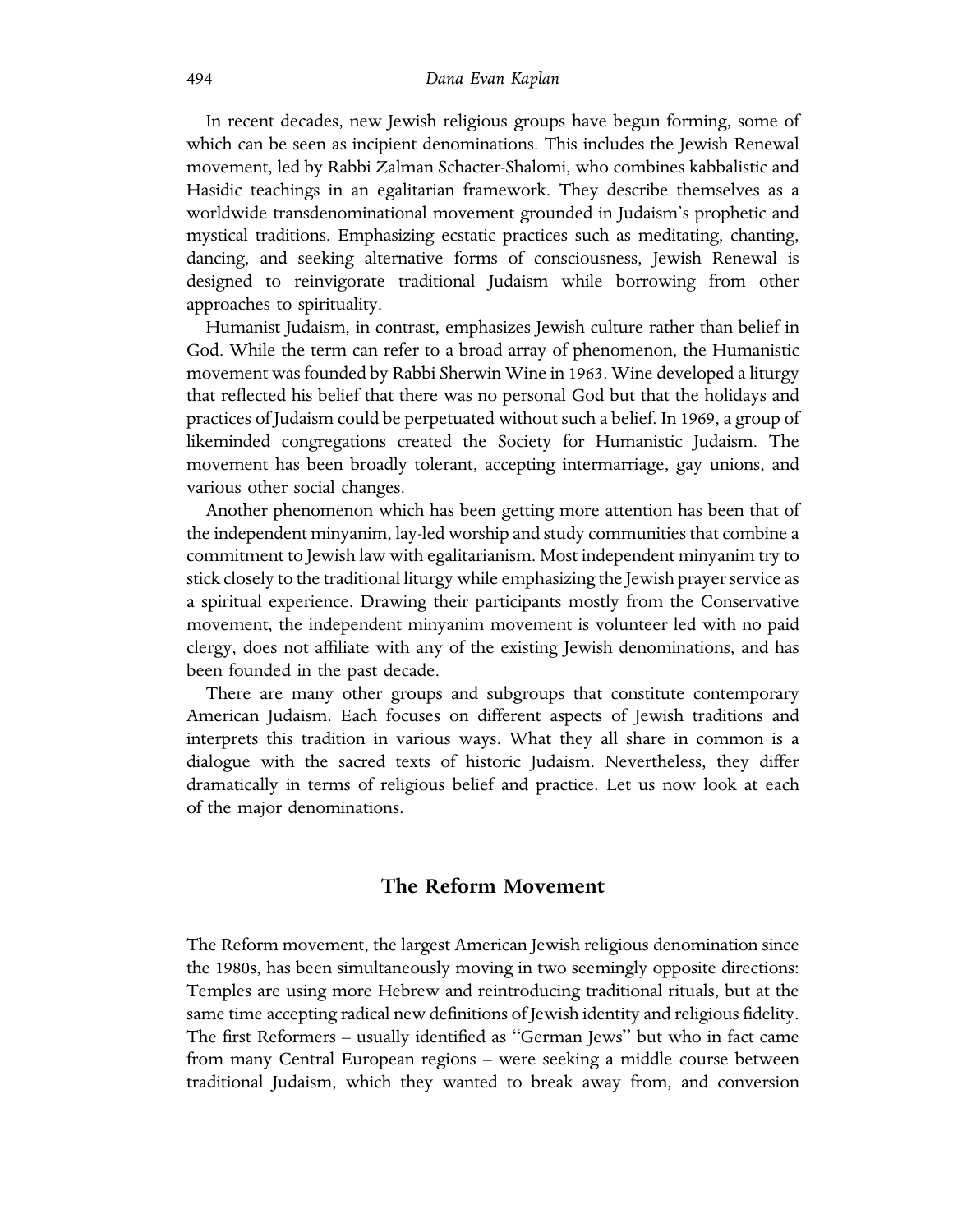to Christianity, which they wanted to avoid. Looking for a way to remain Jewish while adapting to prevailing social customs, they hoped that by introducing modern aesthetics and strict decorum, they could make Jewish worship services more attractive. Therefore, most of the early reforms focused on minor cosmetic changes. They abbreviated the liturgy and added a sermon in the vernacular, a mixed choir accompanied by an organ, and German as well as Hebrew prayers.

The history of Reform Judaism in the United States differs profoundly from that in Europe. Whereas in Europe the movement developed under the shadow of antisemitism and the threat of conversion to Christianity, in the United States a freer and more pluralistic atmosphere prevailed. The first attempt at Reform in the United States occurred in Charleston, South Carolina, in 1824, when 47 members of Congregation Beth Elohim signed a petition requesting that their congregational leadership institute certain ritual reforms, including the introduction of prayers in English. The congregational board rejected the request, and a small group of intellectuals decided to form a new congregation, to be based on enlightened liberal values. On November 21, 1824, the Reformed Society of Israelites came into being, and the group published the first American Reform prayer book, The Sabbath Service and Miscellaneous Prayers Adopted by the Reformed Society of Israelites. <sup>6</sup> Although the original group disbanded in 1833, due in part to the relocation and subsequent death of one of its more dynamic leaders, an interesting Sephardic intellectual named Isaac Harby, Mother Congregation Beth Elohim soon began to move toward Reform under the leadership of its hazzan, Gustavus Poznanski.<sup>7</sup>

Far more important for the development of the Reform movement in the United States was the arrival of large numbers of central European Jews beginning in the 1830s. The Jewish population of the United States jumped from approximately three thousand in 1820 to 15 thousand in 1840 and 150 thousand in 1860.<sup>8</sup> Although many scholars have assumed that these immigrants brought Reform Judaism with them from Germany, Leon Jick has argued that American Reform was not "imported" but rather developed in the United States.<sup>9</sup> While Jick overstates his argument, his book is a much needed corrective to the earlier historical consensus.

Jewish immigrants settled throughout the United States. As they established businesses and built homes, local Jews began to put more effort into building a Jewish community. They consecrated cemeteries and held High Holy Day services, usually in a private home or a hotel meeting room. Eventually, they erected synagogue buildings and, if the community was large enough, engaged a religious leader with training in religious matters in the old country who could read the Hebrew prayers and perform the required rituals. For congregations in Albany, Georgia, Fort Wayne, Indiana, or Lexington, Kentucky, this was sufficient.

As the immigrants gradually acculturated, they wanted their synagogue practice to reflect American norms. They wanted to use English as well as Hebrew in the services and to create an atmosphere to which they could bring Christian neighbors, who would come away impressed with the propriety and nobility of the ritual. Thus they moved their congregations toward Reform, not out of an intellectually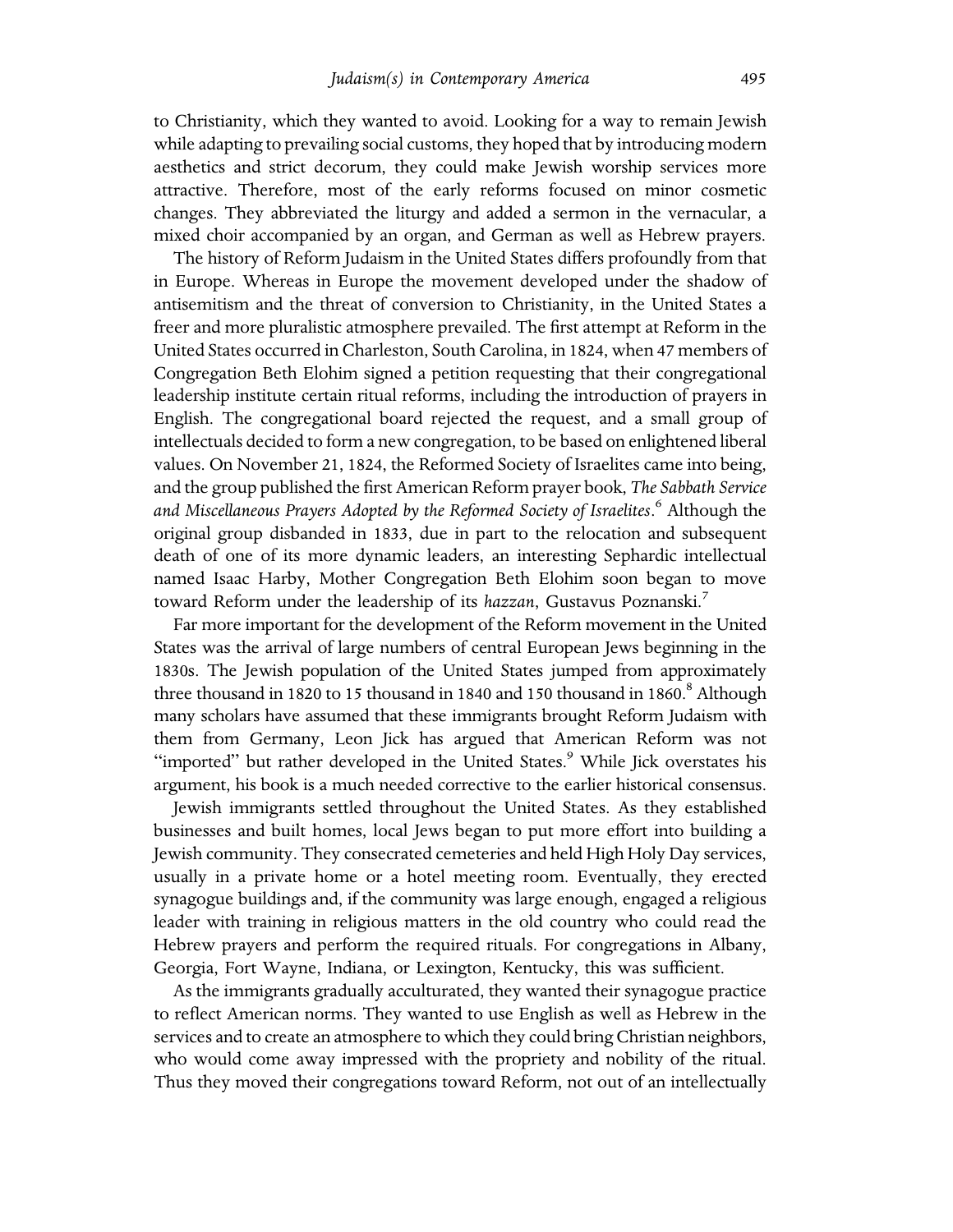based theological commitment, but as a practical response to daily life in the United States. Most of the functionaries went along with that trend. They were not theologically motivated but rather saw the practical benefits of adapting religious practices to the American patterns of living.

But ideologically motivated reformers also existed. One group of liberal religious intellectuals in Baltimore formed a Verein in 1842, a small religious group that met to discuss theology and conduct services based on that theology, the Har Sinai Verein. In 1845 a similar group founded Emanu-El in New York City, which developed into the largest and most prestigious Reform congregation in the country. These groups, dedicated to Reform Judaism in ideological terms, differed from the vast majority of congregations in the United States, whose members were more concerned with the realities of everyday life in America than with the intricacies of Judaic theological debate.

Late nineteenth- and early twentieth-century reformers stressed the importance of ethical monotheism. They believed that the unique ethical and moral message of Judaism derived directly from one all-good God who was responsible for creating everything in the world. Ethics thus derived organically from monotheism. Reform Jews prided themselves on their commitment to rational thought and therefore concluded that science explained how the universe was born. There was no conflict between the two and religion could adapt to new scientific discoveries. The acceptance of scientific theory and religious cosmology was not seen as conflicting, since the laws of science carried out God's will. Nevertheless, most Reform Jews believed that God created the world in some way and continued to be involved in an ongoing process of creation. The biblical account of creation was not a scientific theory of the world's origins, but rather a religious myth of great spiritual value. The Torah was a holy text because it reflected the religious perceptions of the ancient Israelites. Much, but not all, of what the ancient Israelites thought and wrote continued to be relevant and significant. The movement stressed universalism. Judaism was a religion that spoke to the human condition, and to all humans.

The Reform movement changed its direction as a consequence of the increasingly brutal nature of the twentieth century. World War I jump-started the process of reexamining the liberal sense that had propelled Reform religious thought until that time. The movement's optimistic view of human progress in collaboration with God underwent further change after the rise of the Nazi movement in Germany and the subsequent murder of six million Jews. In the aftermath of that tragedy, the Reform movement veered away from its universalistic triumphalism toward a more ethnically based cultural identity.

Even though the 1885 Declaration of Principles had argued that Jews should remain together solely as a religious group to fulfill their mission of bringing ethical monotheism to the world, the rise in antisemitism threatened Jewish physical survival, a concern that far outweighed theology or ideology. Policies that had seemed levelheaded just a few decades earlier now appeared naive and foolhardy.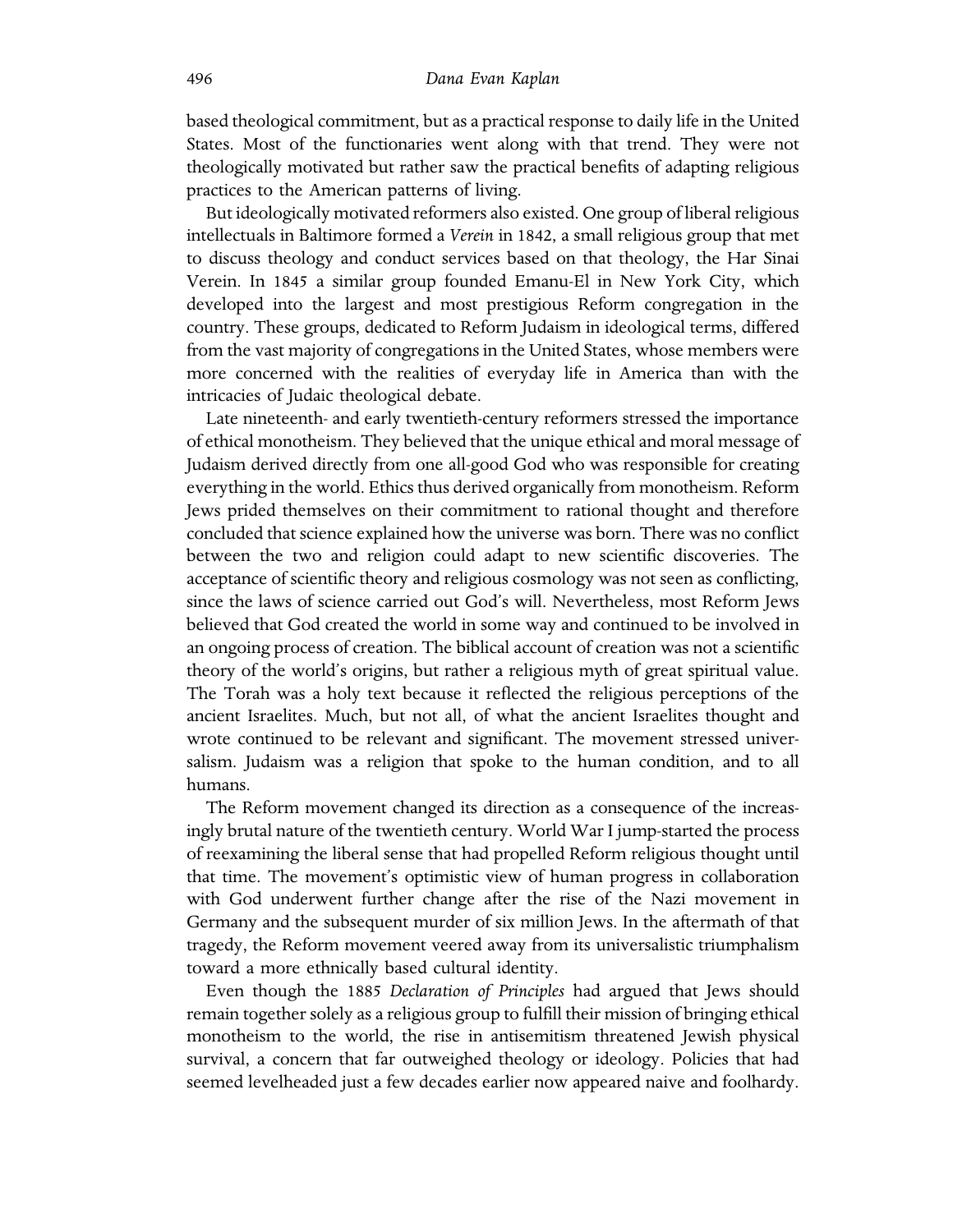As a result, the CCAR adopted the Columbus Platform in 1937, officially named The Guiding Principles of Reform Judaism. This new platform embraced Jewish peoplehood and leaned toward support of political Zionism. The culmination of a revolutionary shift in the ideology of the American Reform movement, it encouraged a greater diversity of opinion and a multiplicity of approaches.<sup>10</sup>

By 1945 the Reform movement was generally supportive of Zionism and the soon-to-be-created state of Israel. The interwar period saw the rise of two strongly pro-Zionist Reform rabbis, Stephen S. Wise and Abba Hillel Silver. Wise established the Jewish Institute of Religion (JIR) in New York City in 1922 to provide a Zionist alternative to Hebrew Union College. Wise believed in both the importance of social justice and the centrality of Jewish peoplehood. With Wise, Silver formed the American Zionist Emergency Council, which lobbied the US Congress on behalf of the Zionist movement. Silver was the leader who announced to the United Nations that Israel had declared itself an independent state. Both men were Classical Reformers devoted to Jewish nationalism, a synthesis that would have been incongruous just a few decades earlier.

Maurice N. Eisendrath, who became UAHC executive director in 1943 and president in 1946, moved the national headquarters from Cincinnati to New York, where he constructed an entire building for the organization on Fifth Avenue across the street from Central Park and next to Congregation Emanu-El.<sup>11</sup> He called the new headquarters the "House of Living Judaism," and it remained the operating center of the Reform movement until it was sold in 1998. Nelson Glueck, a world-famous archaeologist who had appeared on the cover of Time, became president of HUC in 1947. While many viewed him as more interested in his archaeological pursuits than in his administrative responsibilities, his fame brought a great deal of attention to the movement. He oversaw the 1950 merger of HUC with JIR, and under his leadership HUC-JIR established a third US branch in Los Angeles in 1954 and a fourth campus in Jerusalem in 1963.<sup>12</sup> Although this growth may have owed more to the burgeoning of the American Jewish community than to Glueck, the perception grew that the Reform movement had competent and visionary leadership.

The leaders could project this image of a strong, unified movement partly because of the number of pressing causes that could galvanize members of Reform congregations. In the 1960s many Reform Jews became involved in the US civil rights struggle as well as in the movement opposing the war in Vietnam. The Six Day War of 1967 dramatically increased American Jews' emotional connection and commitment to the state of Israel. As they worried about its ability to survive in the face of Arab promises to destroy the country during the tense three weeks preceding the war, many came to realize how important the state of Israel had become to them. This fear resurfaced in 1973 when Israel's physical survival was in doubt during the early stages of the Yom Kippur War. The cumulative effect was to increase dramatically the Zionist fervor of most American Jews, a sea change felt throughout the movement.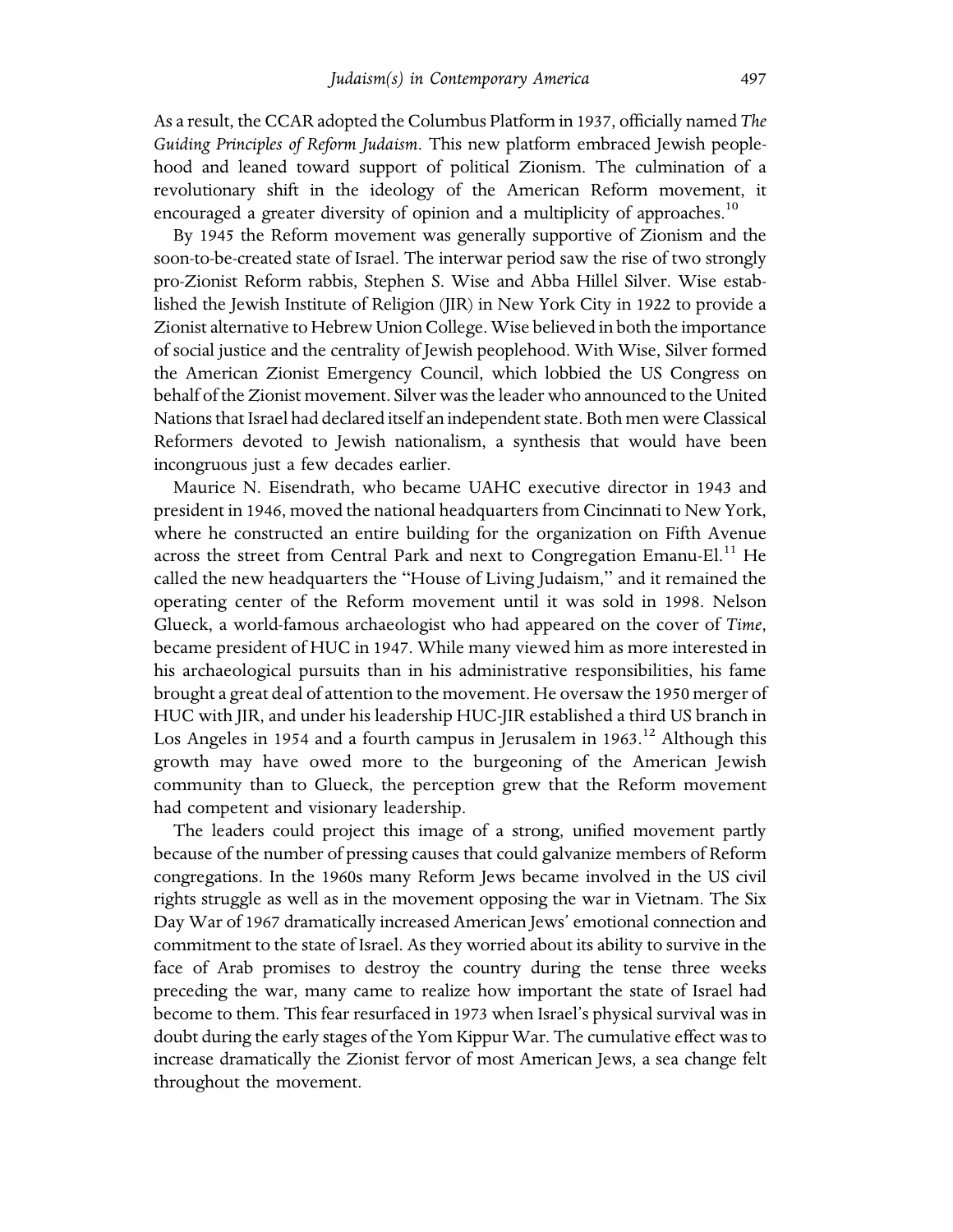#### 498 Dana Evan Kaplan

Alexander M. Schindler, who became president of the UAHC in 1973, gained renown for his assertive support of the social action agenda of the Reform movement of the 1970s and 1980s, including civil rights, world peace, nuclear disarmament, a "Marshall Plan" for the poor, feminism, and gay rights, as well as his opposition to the death penalty. Although this advocacy landed Schindler frequently in the pages of the New York Times, he got along with traditional Jews and Israeli leaders better than had any of his predecessors. Despite a disinterest in administrative issues, Schindler and his German accent became synonymous with Reform Judaism. His leadership inspired not only individuals, but also entire temples, to join the movement. During his presidency, the UAHC grew from four hundred congregations in 1973 to about 875 in 1995. Of course, the continuing move to suburbia made much of this growth possible, but Schindler's inspirational leadership on issues meaningful to American Jews disconnected from traditional belief or practice played an important role.

Schindler is perhaps best remembered for two issues, his outreach to intermarried couples and his advocacy of patrilineal descent. Intermarriage had long been a taboo in the Jewish community, and many parents ostracized children who "married out." Some would even sit shiva for children about to intermarry, as if the child had died. Schindler, who felt strongly that this taboo was counterproductive as well as inappropriate, came to believe that a bold gesture was in order. At a meeting of the UAHC's Board of Trustees in Houston in December 1978, he issued a public call to the Reform movement to reach out to the non-Jewish spouses in interfaith marriages. Even more surprising, he urged making the Jewish religion available to unchurched Gentiles. This controversial call to proselytize those with no connections of blood or marriage to the Jewish community appeared to be a dramatic departure from two thousand years of Jewish religious policy against proselytization. His critics argued that such a move would encourage certain Christian groups to launch opposing campaigns against the Jewish community, using Schindler's call as an excuse for proselytizing unaffiliated Jews. Despite the attention that this suggestion created, little proselytizing of unchurched Gentiles has occurred in the succeeding years, whereas many outreach programs to interfaith couples have been developed.

During the Schindler years the Reform movement adopted the patrilineal descent resolution, which stated that the child of one Jewish partner is "under the presumption of Jewish descent."<sup>13</sup> While the document's vague wording led to some difficulties, the patrilineal descent policy insured that if one's father was Jewish and one's mother was not, one would still be regarded as Jewish, provided that one was raised as a Jew. This would supplement rather than replace the traditional matrilineal descent policy, which established that the children of a Jewish mother would be Jewish regardless of their father's faith.

Also during Schindler's presidency, the Reform movement allowed women to assume a more central role in the synagogue, a direct consequence of the feminist movement that influenced every aspect of American life. As American women in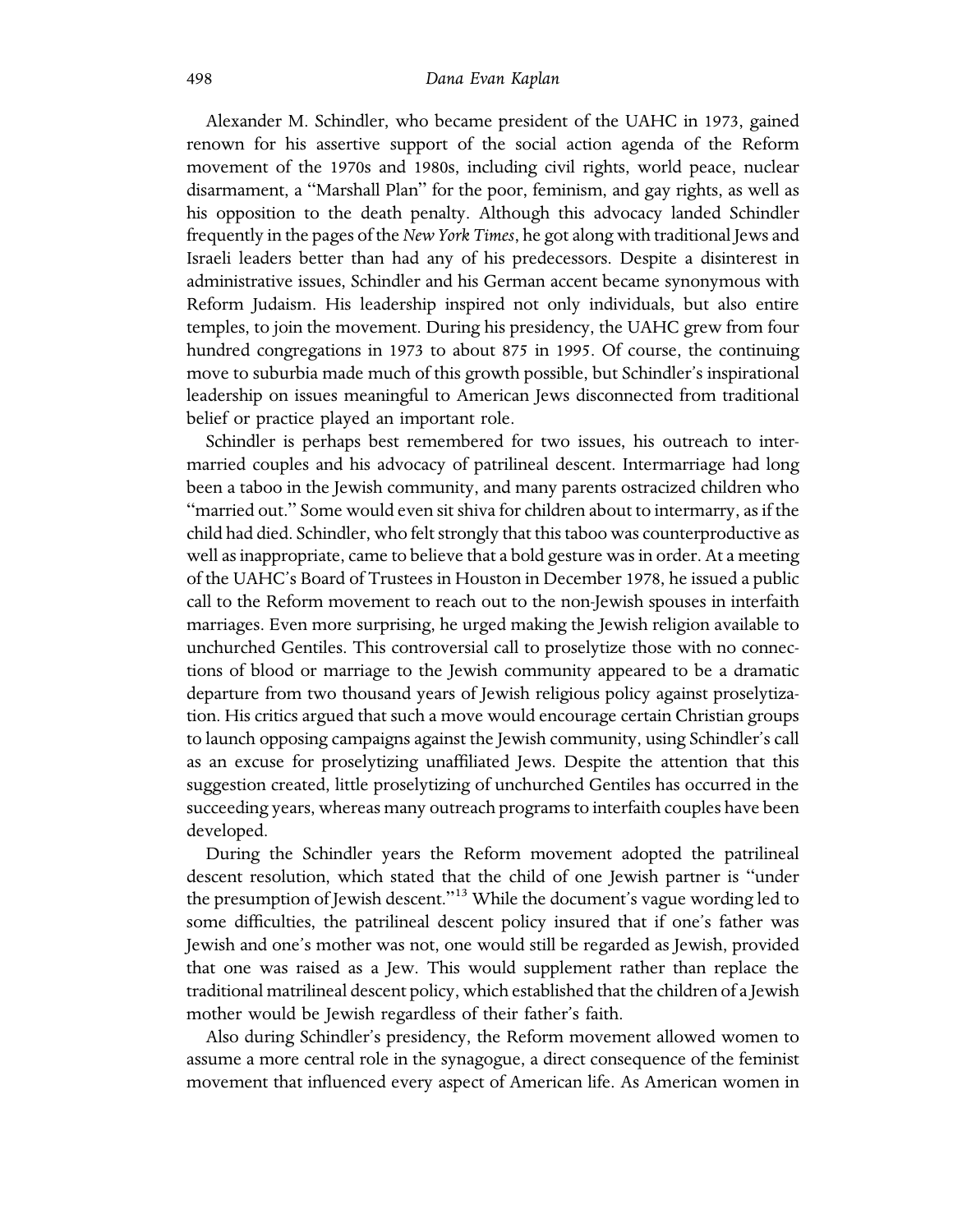the 1960s and 1970s took on a far greater role in religious life, the Reform movement responded actively to the changing gender-role expectations. Increasing numbers of congregations allowed women to assume responsibility for all aspects of religious and communal life, even the rabbinate. In 1972, Sally J. Priesand became the first woman ordained a Reform rabbi at HUC-JIR, a revolutionary breakthrough. Even though Reform Judaism had been committed to egalitarianism from its origins in the early nineteenth century, it had maintained a male-only policy in the rabbinate. Priesand's ordination moved congregations to look at the role of women in new ways. Since 1972, hundreds of women have enrolled in HUC. As the changes in the Reform movement paralleled social changes, its character as an American religious denomination made it popular with an increasingly Americanized Jewish community.

Reform practice today, especially in the synagogue itself, is characterized by the partial restoration of a number of formerly abrogated rites and rituals. Ritual items eliminated by the Classical Reformers, such as the yarmulke, tallith, and even tefillin, have been brought back. But because of the concept of religious autonomy, individual congregations cannot and do not require congregants to wear any of these traditional prayer items. Rather, they are offered to those who find them religiously meaningful or who prefer to wear them as an expression of traditionalist nostalgia. This generates some incongruous and perhaps amusing situations. For example, it is not uncommon to find congregations where many of the women wear yarmulkes and tallitot, while most of the men sit bareheaded and bare shouldered. This is the converse of the norm in traditional synagogues, where all men wear yarmulkes, tallitot, and tefillin, and women rarely do.

Another dramatic trend has been the move away from a formal style of worship and music toward more jubilant and enthusiastic prayer. Certain particularly progressive congregations, such as the independent Congregation B'nai Jeshurun on the Upper West Side of New York, have served as models for most congregations that have been slowly evolving toward this more informal, exuberant style. The formalized Classical Reform service, which could uncharitably be called sterile, no longer impresses many with its dignity and majesty. Younger people have grown up with a different aesthetic. New types of music incorporate simple Israeli, Hasidic, and folk styles, a style of worship developed at the UAHC summer camps under the rubric of the North American Federation of Temple Youth (NFTY) programs.

Eric H. Yoffie, president of the UAHC from 1996 to 2012, inherited a movement that had grown substantially in numbers yet was perceived as having fundamental problems. Yoffie moved quickly and boldly to address these challenges, taking advantage of the new enthusiasm for spirituality and launching a systematic campaign to rebuild the entire Reform movement. Yet, financial problems and a sudden loss in membership made it difficult to maintain momentum. The next president of the URJ will need to move quickly to stabilize the movement numerically and create a mechanism to address difficult problems that threaten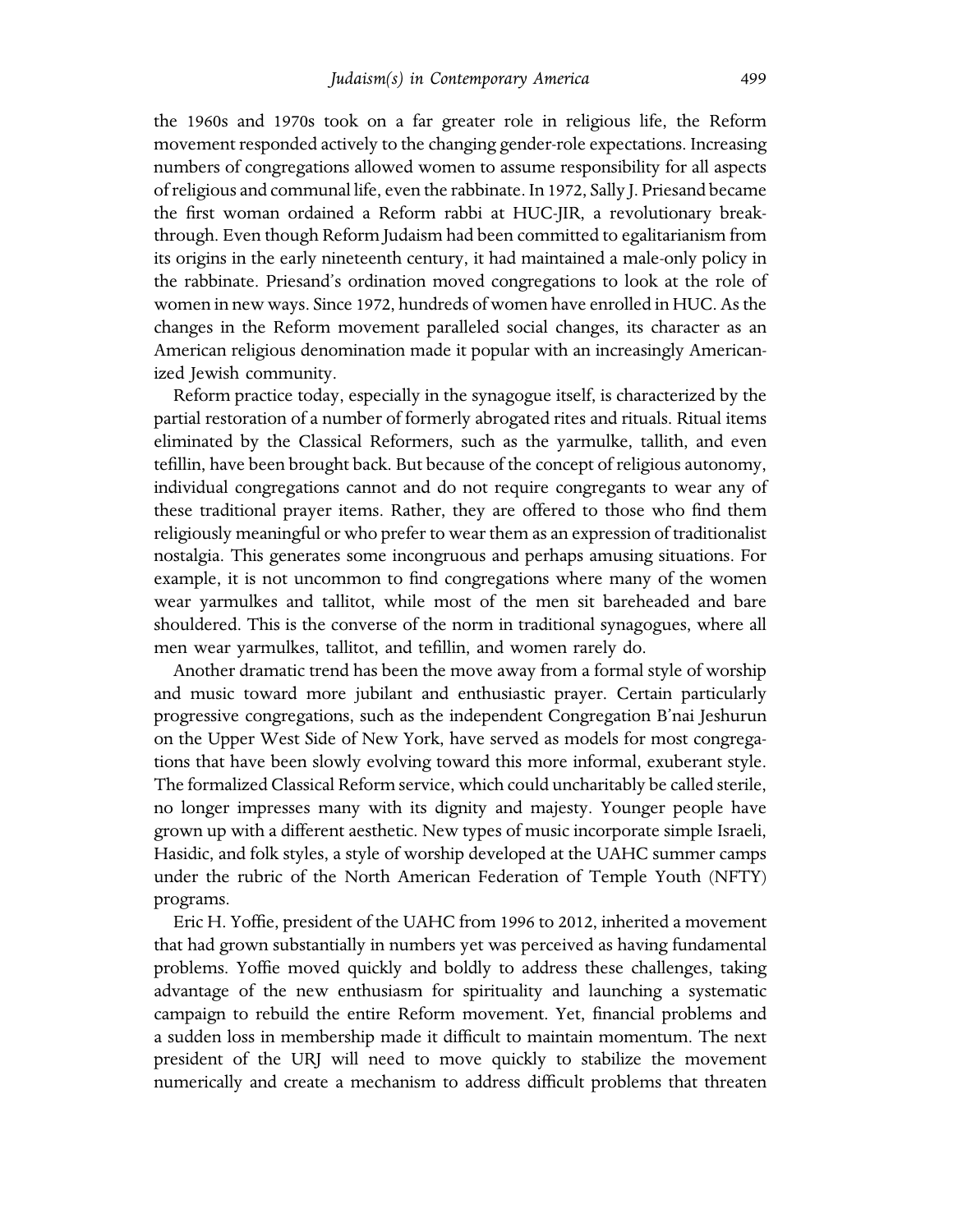to undermine the Reform movement precisely as similar issues had done so much damage to the Conservative movement just a decade or so earlier.

## The Conservative Movement and Its Reconstructionist Offshoot

According to Rabbi Robert Gordis, Conservative Judaism is "dedicated to the conservation and development of traditional Judaism in the modern spirit."<sup>14</sup> Conservative religious leaders differed from their Reform counterparts in that they believed that Halakah, the Hebrew term for Jewish law, remained the most important form of Jewish religious expression. Reform had rejected Halakah in its entirety, and this dispute had led to the creation of the Conservative movement at the end of the nineteenth century. Even the name of the movement derived directly from this conflict. The Conservative movement was more conservative than the Reform in matters relating to Halakah, and that was the reason that they chose that particular name.

The beginnings of the Conservative movement can be traced to Rabbi Sabato Morais of Congregation Mikveh Israel in Philadelphia, who gathered a group of supporters together at Congregation Shearith Israel in New York to plan for a new American Jewish rabbinical seminary that would be more traditional than Hebrew Union College. Some wanted to call it the Orthodox Seminary, but the majority decided to call it the Jewish Theological Seminary of America (JTSA), taking the name from the Breslau school upon which it was modeled. The JTSA opened in 1887 and ordained its first rabbi in 1893, but when Morais died in 1897, the school floundered. By 1901, it seemed certain that JTS would close, but a group of Reform philanthropists came to believe that the seminary was essential for the training of American Jewish religious leaders who would be suitable for the masses of Eastern European Jews then arriving on the shores of the United States. They recruited Solomon Schechter in 1902 to become president of the reorganized school. Schechter is credited with developing a vision for what became the Conservative movement, speaking eloquently about the need to balance tradition with change.

Schechter argued that the community becomes the religious authority for determining change. Judaism needs to be studied using modern methods of scholarship, and modern methodology can help Conservative scholars to understand how postbiblical Judaism developed over the course of centuries. The Torah had been interpreted and reinterpreted by Jews throughout the ages, and how the Torah was understood was the determining factor in setting communal religious standards. "Catholic Israel" developed certain patterns of belief and behavior based on their instinctive response to both Jewish tradition and the external social environment. The Conservative movement can and should make changes based upon how Klal Israel, the Jewish community, developed their understanding and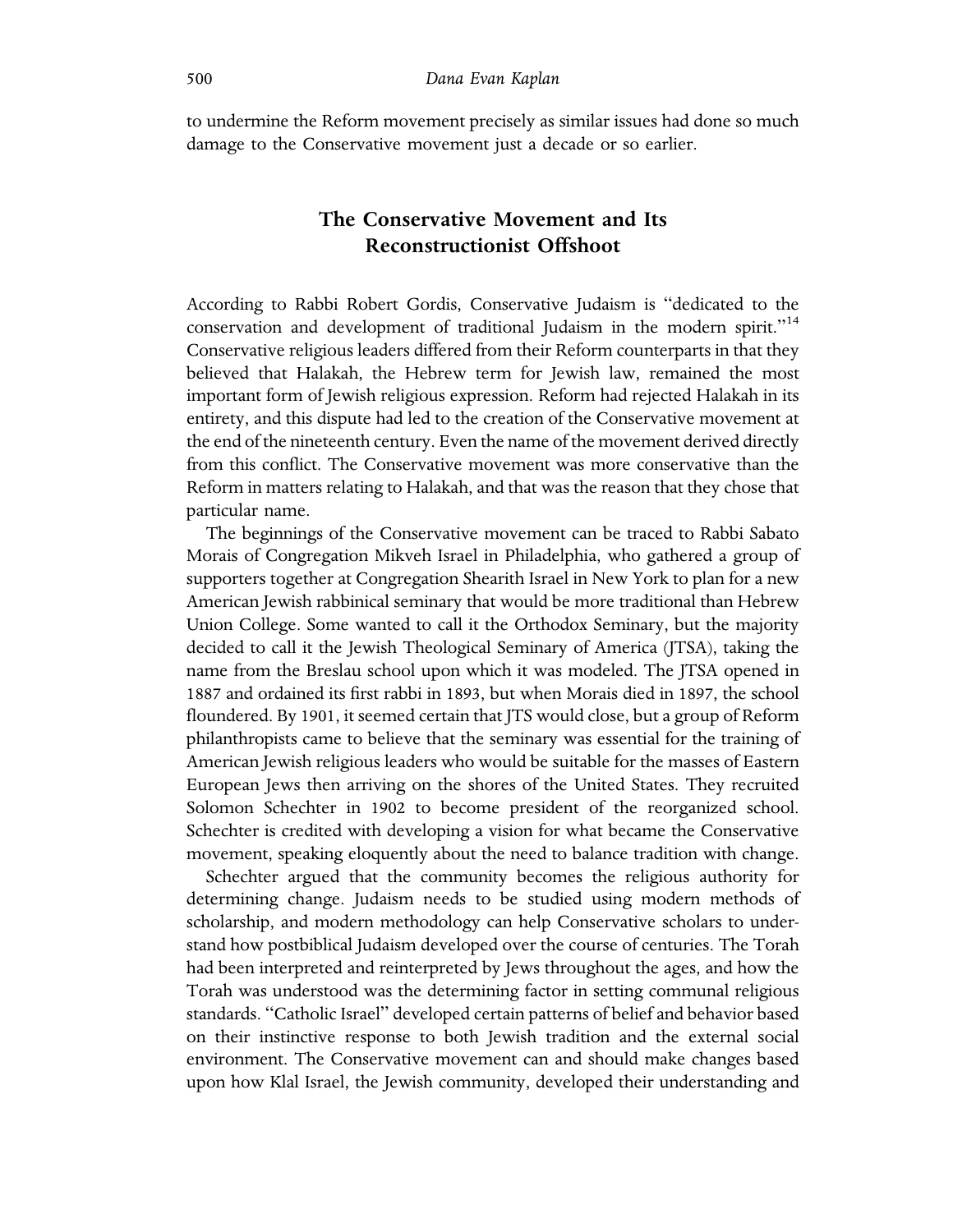practice of traditional Judaism. As early as 1901, a rabbinical organization was founded to support the Conservative movement, but it was only in 1919 that it took the name The Rabbinical Assembly of America, which was later shortened to drop the "of America." The United Synagogue of America was established in 1913 with 22 founding congregations. These congregations were traditional in their practices, but did not necessarily have a clear theological understanding of what made them different from Orthodox congregations in terms of religious belief. They did understand that congregational members of the United Synagogue rejected radical reform, and congregations that worshipped without head coverings on the men, or used the Union Prayer Book, or instituted other radical deviations from traditional practices, were banned from membership. It was easier for the Conservative movement to define itself in terms of what it rejected rather than what it believed.

The movement was ideologically vague, which in part was a deliberate institutional strategy appropriate for an "umbrella organization." This flexible approach proved successful at attracting individuals as well as congregations who were seeking a middle path. Yet, there were serious internal contradictions within the Conservative movement. Neil Gillman, a JTS professor, admits that the writings of the founders were "riddled" with inner tensions. He cites examples of contradictory beliefs, such as that Torah is the eternally binding word of God, but also that the teachings of the Torah are responsive to changing times, and that the people decide what practices to change and what to retain, but the scholars have to inspire the people so that they may know what to change. While such inconsistency can be found in any nonfundamentalist modern religious movement, the Conservative movement appeared to be overwhelmed by doubt and uncertainty.

The new JTS chancellor, Arnold Eisen (surprisingly not an ordained rabbi), acknowledged the terrible problems the movement was facing in a speech to the Rabbinical Assembly (RA). The movement "largely dropped the ball" by allowing halakhic pluralism to become its core message. "Let's be mature about this," Eisen was reported as having said. "Agreeing to disagree is not enough to keep a movement going." The Conservative movement must find a way to build the same sort of intense communities that has made Orthodox life so attractive. "If we can't win on that count, we can't win."<sup>15</sup> Since becoming the leader of the movement, Eisen has attempted to restructure the movement so that its resources are allocated towards the fulfillment of its mission. This has meant scaling down the scholarship which made JTS such a prestigious institution but did little to advance the cause of Conservative Judaism in the United States. The movement will need to focus on its core mission and coalesce around its strongest affiliates, while debating and clarifying its beliefs and values.

The Reconstructionist movement was an offshoot of the Conservative movement. Mordecai Kaplan taught for many decades at the Jewish Theological Seminary, the bastion of Conservative Judaism. Kaplan did not intend to found a new denomination, but rather to influence the many rabbinical students that he taught and spread his ideas throughout the entire Jewish community. This puzzled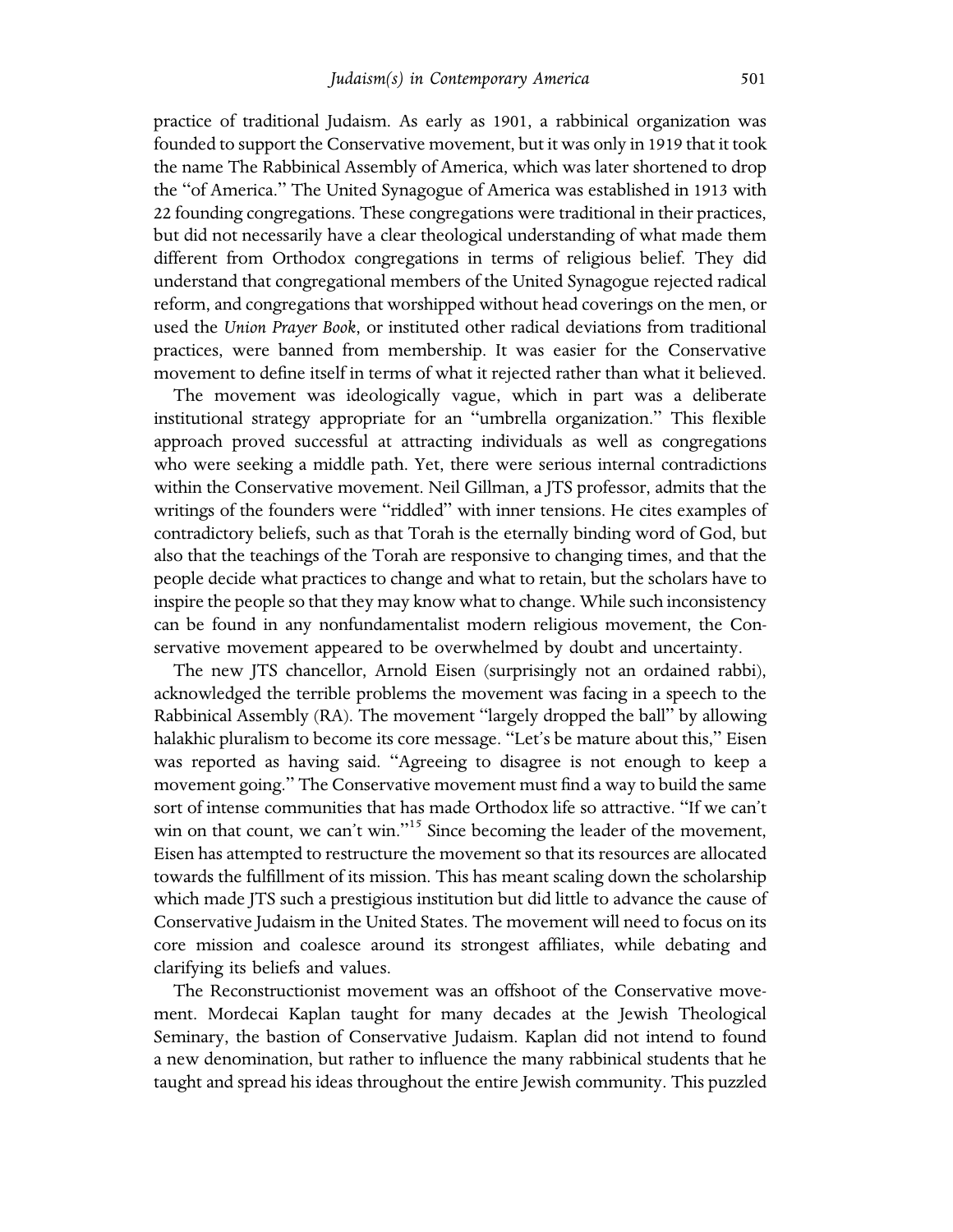many of his followers, and frustrated others, because they believed that the logic of his own arguments made it clear that Reconstructionism should become a full denomination. Some believe that his movement would have been much more successful if it had been founded in the 1930s or 1940s rather than the 1960s.

A number of scholars concluded that "it appears that Kaplan was radical in thought but cautious in deed."<sup>16</sup> Perhaps part of the explanation was that Kaplan was deeply committed to Klal Israel, the ideal of Jewish unity, and he did not want to introduce further divisiveness into an already fragmented American Jewish community. He originally had hoped that Reconstructionism could "provide a rationale and a program for that conception of Jewish unity which might enable Jews to transcend the differences that divide them, assuming, of course, that they are aware of having at least one thing in common, the desire to remain Jews."<sup>17</sup>

The pressure on Kaplan to allow his followers to create a new denomination had been building for many years, but Kaplan worried that focusing too much energy on individual congregations could dissipate much of the enthusiasm necessary for revitalizing national Jewish cultural life. By 1963, Kaplan had retired from JTS, making it easier for him to go along with plans that were being formed to make Reconstructionism a separate denomination. At a meeting in Buffalo, New York that same year, a group of Reconstructionist activists persuaded Kaplan, then aged 83, to agree to the creation of a Reconstructionist rabbinical school. No longer working directly for the Conservative movement, Kaplan felt free to participate in the founding of a new movement.

This required a shift in organizational strategy. The Reconstructionist Federation of Congregations had, ever since its creation in 1955, required that affiliated congregations be members of one of the major American Jewish religious denominations because Reconstructionism was seen as a supplementary philosophy. Now, the organization was renamed the Federation of Reconstructionist Congregations, and it became a denominational organization in its own right.

The Reconstructionist Rabbinical College (RRC) set up a joint program with the Department of Religion at Temple University in Philadelphia. Originally, rabbinical students were required to enroll as doctoral students and study for both degrees simultaneously, but this requirement was modified and then later dropped. RRC's curriculum was influenced by Kaplan's idea of Judaism as an evolving religious civilization. Students focused on a different period of Jewish history and culture each year; biblical, rabbinic, medieval, modern, contemporary. Many of the early graduates took pulpits in Conservative congregations, while others took positions with Jewish organizations or educational institutions because there were very few Reconstructionist synagogues that could afford to hire full-time rabbis.

Already in 1968, the Reconstructionist movement accepted patrilineal descent. The annual convention of the Federation of Reconstructionist Congregations and Havurot (FRCH, now the JRF) that year adopted a resolution that stated that the parents of children born of a Jewish father and a non-Jewish mother should be informed that the Reconstructionist movement and its affiliated institutions will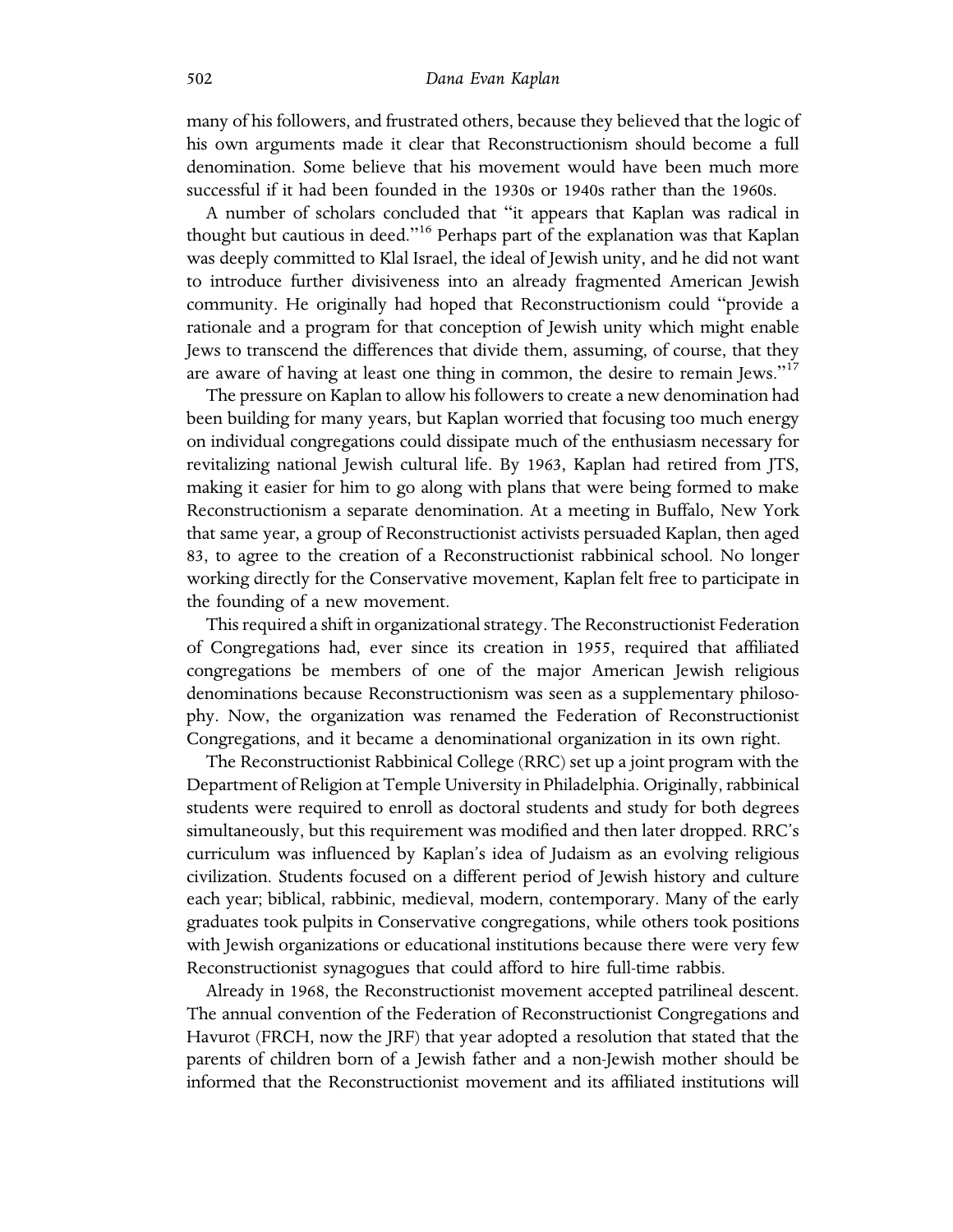consider these children Jews if the parents commit themselves to rear their children as Jews "by providing circumcision for boys, Jewish education for boys and girls, and if the children fulfill the requirements of bar and bat mitzvah or confirmation."<sup>18</sup> This was a revolutionary policy change because Jewish law held that a person is Jewish if he or she inherits his or her Jewish identity from his or her mother or converts to Judaism.

The Reconstructionist movement changed this definition to allow for a person to inherit his or her Jewish identity from either their mother or their father. This fit better into their egalitarian ethos, and also seemed to be more logical, since what was important to them was how the child was raised rather than which parent had been born Jewish. The Reform movement voted to publicly accept patrilineal descent in 1983 – about 15 years later. It is true that the Reform movement had had a longstanding practice, dating back to at least 1947, of accepting the child of a Jewish father and a non-Jewish mother as Jewish without formal conversion if the child attended a Jewish religious school and studied toward confirmation, but the Reconstructionist movement was the first to pass an official public declaration accepting patrilineal descent.<sup>19</sup> The issue became a full-blown controversy when the Reform rabbinate voted to accept patrilineal descent because the Reform movement was much larger and therefore their decision affected far more people.

In recent years, the Reconstructionist movement has experienced a spurt in growth – it has gone from 1 to 2 percent of the identified American Jewish population. There are just over a hundred congregations now affiliated with the Reconstructionist federation. Many are going through a major transition in terms of their structure and function. Most had started out as highly participatory groups of intellectuals and communal nonconformists. They met for prayers and studied in living rooms or basements and liked it that way. More than anything else, they wanted to avoid the emphasis on building grand synagogues that they believed afflicted the other Jewish denominations. Even today, many Reconstructionist Jews still feel that building campaigns generate negative energy, perverting genuine Jewish values and putting too much emphasis on who can give the most money. David Zinner, a member of the Columbia Jewish Congregation in Columbia, Maryland, said that his friends in their congregation prefer meeting in an interfaith center rather than going through the difficult process of fundraising. "A lot of synagogues see it as a major triumph when they get their own building. For us it might be a failure."<sup>20</sup>

The movement has published new prayer books in recent years, including a 1275- page machzor with gender-neutral English translation prepared by poet Joel Rosenberg. The editors have tried to balance the desire for spirituality with the need to remain somewhat faithful to Kaplan's original religious vision. Many of Kaplan's original religious beliefs have been reinterpreted or simply replaced in recent years. For example, Kaplan rejected the belief in a "supernatural" God, but many of the current generation of Reconstructionist leaders are attracted to approaches that emphasize mystical emotionalism rather than philosophical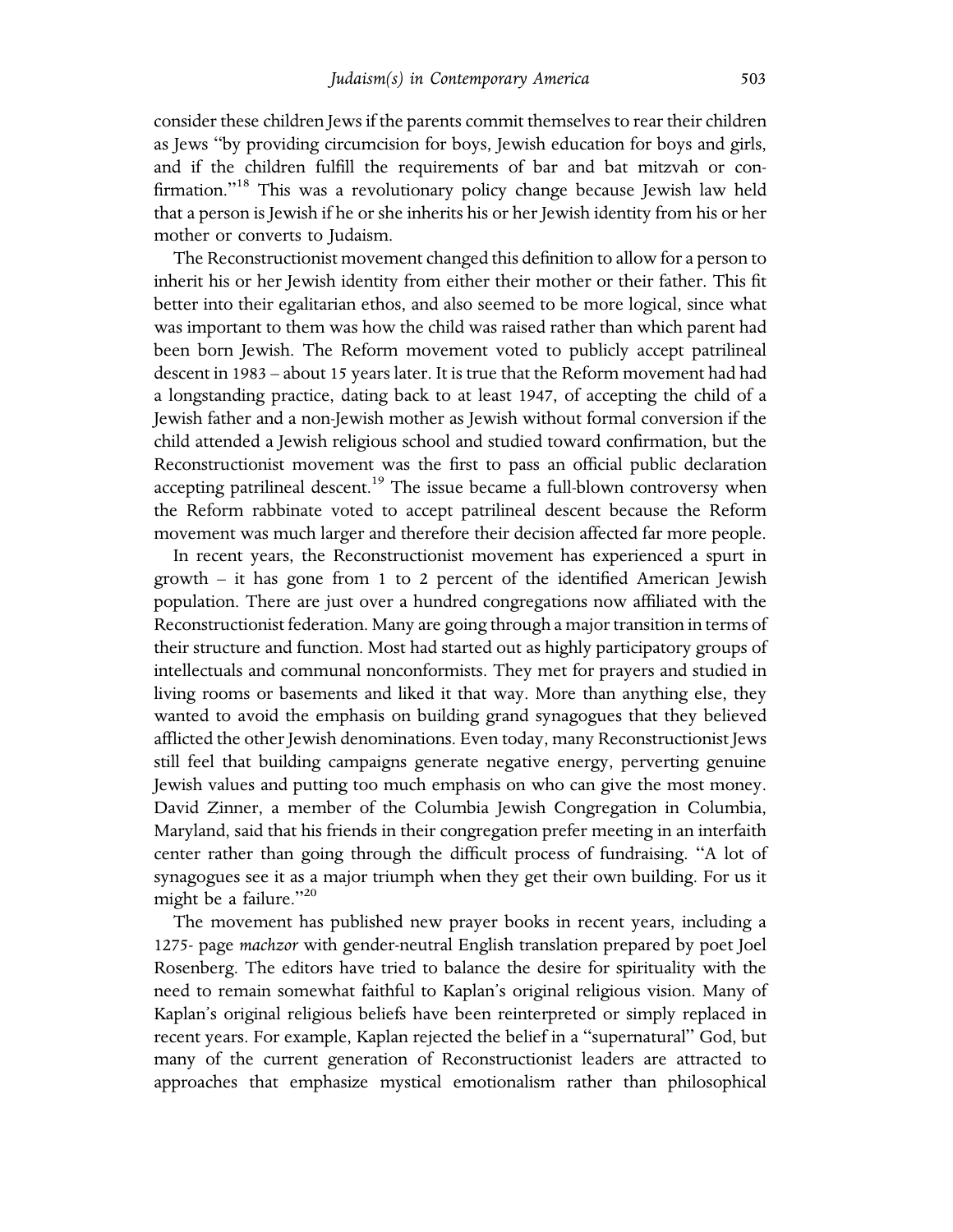rationalism. The movement prides itself on being on the "cutting edge" of Jewish life and therefore they expect to have a certain degree of inconsistency, as new ideas germinate and make their way from conception to implementation.

## Orthodox Judaism

Orthodox Judaism teaches that both the written and oral law were given from God to Moses at Mount Sinai. God made an exclusive covenant with the children of Israel, and that covenant was detailed in the laws of Moses. Orthodox Jews believe that there was an Oral Law given to Moses along with the Written Law, in which God explained verbally those laws which needed elucidation. These laws were discussed and debated by the sages, and were eventually written down in the form of the Talmud. The laws of the Talmud were later codified and the legal codes became the authoritative listings of what Jews needed to observe.

Synagogue Judaism in the American colonies and the early national republic followed traditional patterns. While the early American Jews differed in religious background and level of ritual observance, all those who attended synagogue participated in traditional prayer. The early German and Eastern European Jewish immigrants likewise either joined an existing traditional Sephardic synagogue or, after 1820, founded their own. While the majority of these congregations slowly gravitated towards Reform Judaism, some held on to their traditionalist principles. Isaac Leeser began using the term "Orthodox" and "Orthodoxy" in his monthly journal the Occident in the 1840s to refer to those who opposed the incipient Reform movement, which was then beginning to grow and develop throughout the United States.<sup>21</sup>

The traditional element was greatly strengthened after the Eastern European immigration began in 1881. There were, however, many pressures on the immigrants to abandon the strict observance of Halakah and the vast majority succumbed. When they were given the choice between working on Saturdays and facing severe economic deprivation, most quickly began to violate the Sabbath. There was, however, a small minority who were absolutely committed to strict halakhic observance, regardless of the economic or social costs. But Orthodoxy was a small group that seemed to be losing support throughout the first half of the twentieth century.

As early as 1918, a group of Orthodox Jews from Poland established the Torah Vodaath Yeshiva in Williamsburg, Brooklyn. It began as a modern Orthodox Zionist school, but in the following decade evolved into a "black hat Yeshiva."<sup>22</sup> Torah Vodaath was the exception; most of the major American yeshivas were established by refugees from Nazism. During the 1930s, the American Orthodox community was being strengthened by the arrival of thousands of Orthodox Jews fleeing the Nazis. Legal immigration permits had been reduced drastically in 1924,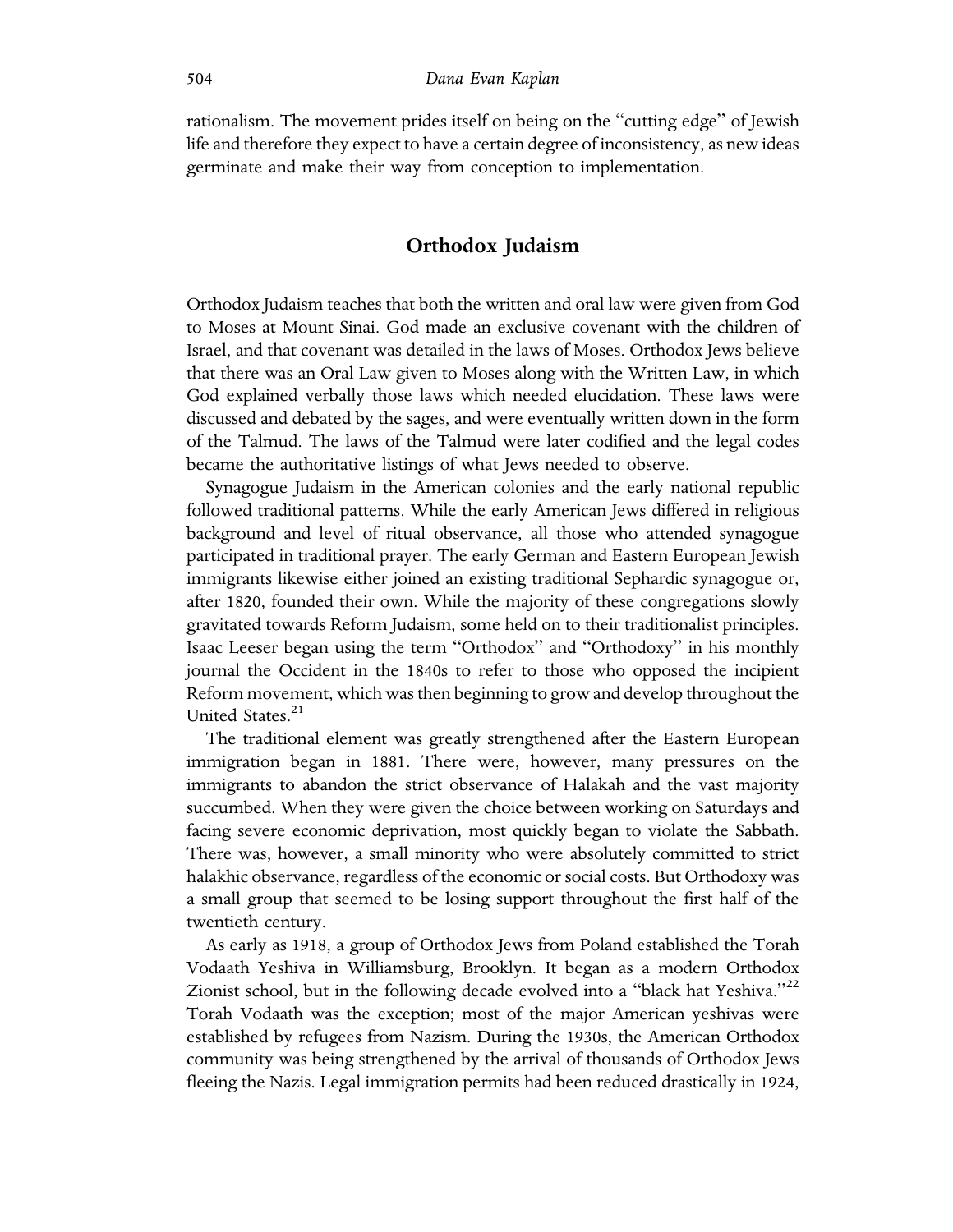and it was extremely difficult to be given a visa of any type to the United States. Nevertheless, a few lucky or well-connected Orthodox Jews were able somehow to make it to America, escaping the catastrophe looming over the Jews of Europe. Many were Lithuanian yeshiva students (also called Litvisch or Litvak in slang diminutive), devoted to the study of Talmud and codes. Sometimes called "black hat" Orthodox Jews because of the type of formal hat that the men frequently wore, they quickly formed yeshivas modeled on the Eastern European Talmudic academies that they had been forced to abandon.

There were also a number of important Hasidic leaders who arrived in these years, including the Lubavitcher rebbe, Rabbi Joseph I. Schneersohn, who came to New York in 1940. His son-in-law and future successor, Rabbi Menachem Mendel Schneerson, arrived a year later. The Satmar rebbe, Rabbi Joel Teitelbaum, came in 1946. Schneerson moved to Crown Heights while Teitelbaum settled in Williamsburg, both in Brooklyn, New York. There were more than a dozen other Hasidic sects who were able to reorganize in the United States, mostly in Brooklyn. The surviving Hasidim flocked around their rebbes, or if their rebbe had been murdered, found a new spiritual leader.

In the years following World War II, the mainstream American Jewish community paid little attention to these Orthodox refugees. Most segregated themselves in strictly Orthodox subcommunities in Brooklyn and a handful of other locations. They participated little, if at all, in broader Jewish communal organizations or community efforts of any type. But, over the next fifty years, they would come to assume a much greater importance, as the Haredim (the ultra-Orthodox) began to pressure the more accommodationist modern Orthodox leaders to withdraw from multidenominational pluralistic organizations such as the Synagogue Council of America (SCA) and the New York Board of Rabbis (NYBR). Many of the sectarian Orthodox groups began to build new institutions to accommodate their growing communities. They began to publish an extensive literature which was read eagerly by those connected to their communities.

Unlike the Conservative, Reform, or Reconstructionist denominations, Orthodoxy was always diverse and never had one set of denominational institutions. The moderate (called modern or, more recently, centrist) Orthodox come the closest to replicating the model of having one central organization or institution to represent the union of congregations, the association of rabbis, and the rabbinical training program. The Union of Orthodox Jewish Congregations of America, also known as the Orthodox Union (OU), the National Council of Young Israel, and the Rabbinical Council of America (RCA) represent the modern or moderate congregations within Orthodoxy. The Rabbinical Council of America (RCA) represents the bulk of the more modernist Orthodox rabbis. Yeshiva University's Rabbi Isaac Elchanan Theological Seminary (RIETS) and, more recently, Yeshivat Chovevei Torah (YCT), provide professional training to future modern or centrist Orthodox rabbis.

The various haredi groups have numerous formal and informal hierarchies and organizational structures. The Union of Orthodox Rabbis of the United States and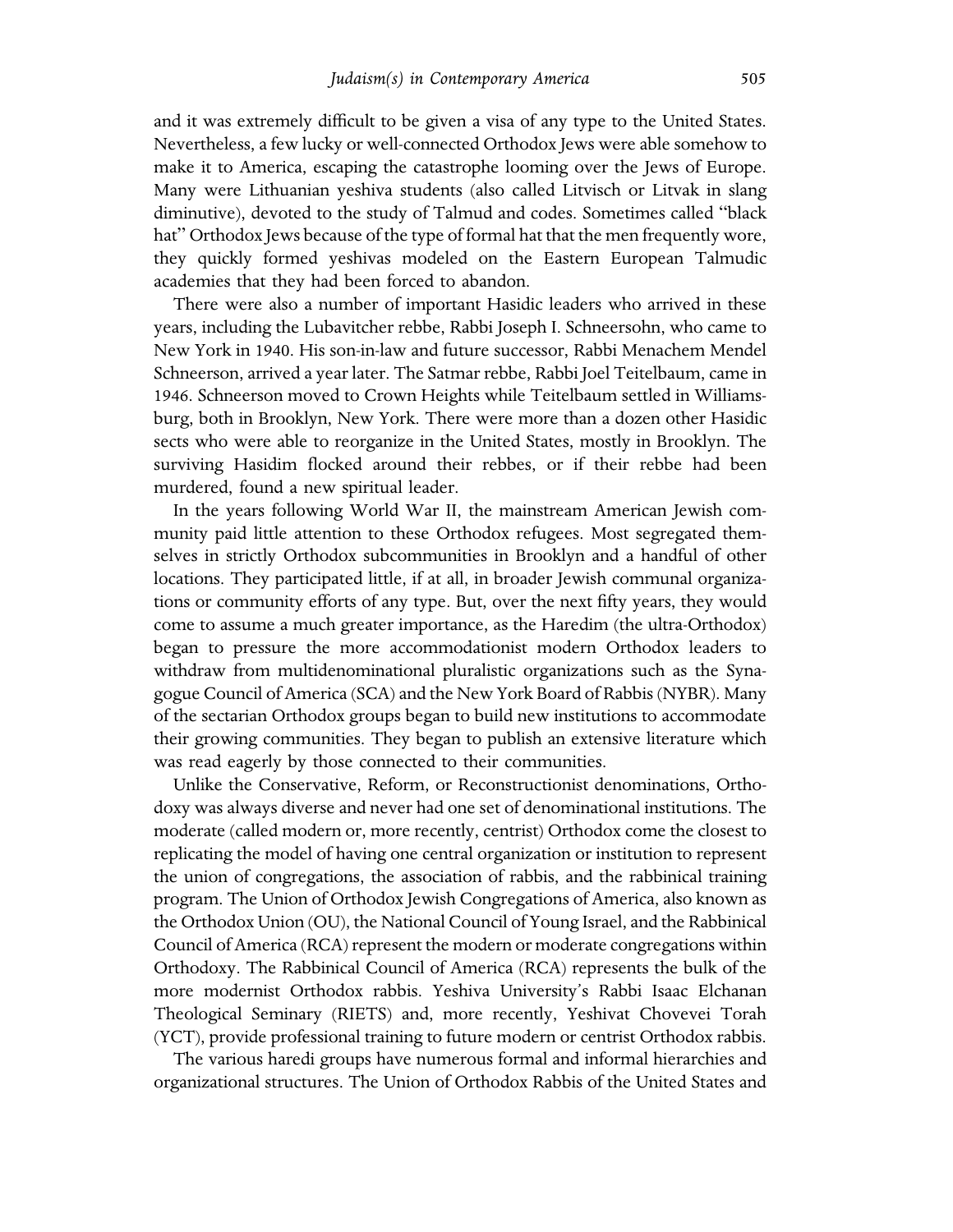Canada (Agudas HaRabbonim) is a relatively small haredi rabbinical organization founded in 1902, which was once influential but has become known primarily for its periodic issuing of polemical attacks against the non-Orthodox. The main umbrella group for the haredim is Agudath Israel of America. Agudath Israel was founded in 1912 in Katowice, which was then in Germany and is now part of Poland, and the American branch was established in 1939. Agudath Israel is primarily an advocacy organization. Its representatives testify at government hearings and before government bodies, seeking to explain the Orthodox position on various issues to politicians, legislators, judges, and the like. It also has numerous departments which provide educational, legal, or religious programs to its members and other interested parties.

Scholars of the postwar era were almost uniformly negative about Orthodoxy's future. Many Orthodox Jews likewise had grave doubts about the future of their own movement. In an often quoted comment, Marshall Sklare wrote in 1955 that the history of American Orthodoxy was "a case study of institutional decay."<sup>23</sup> Sociologists subscribed to the theory that conservative forms of any religious group corresponded with low social and economic standing. Therefore, Orthodoxy was incompatible with the middle-class aspirations of most American Jews, and was destined to decline as they became more affluent. But those who expected Orthodoxy to disappear were to be disappointed. Most of the nonobservant Orthodox faded away, but there remained substantial numbers of committed Orthodox Jews of various theological convictions. To the astonishment of those who had predicted their demise, the Orthodox began to rebuild. In an article published in 1998, Rabbi Jacob J. Schacter wrote, "With its increasing confidence, institutional strength, and extraordinary unselfconsciousness, Orthodoxy has achieved a presence and a prominence in America simply and literally unimaginable even a mere four decades ago."<sup>24</sup>

Despite many good faith efforts, the Jewish community has become divided between Orthodox and non-Orthodox, with the modern or centrist Orthodox trying to remain linked to both camps. According to one viewpoint, the Orthodox and non-Orthodox were destined to go their different ways. Non-Orthodox Jews were determined to acculturate into American society, and that acculturation process inevitably meant that they would develop common interests with non-Jewish friends and neighbors. This would lead to higher rates of intermarriage, and many of these intermarriages would not lead to the conversion of the non-Jewish spouse. Since Jewish law recognizes as Jewish only those children that are born to a Jewish mother or who were converted to Judaism according to Halakah, it was inevitable that substantial and growing numbers of American Jews would not be Jewish by Orthodox criteria.

The Orthodox had understood there to be an unwritten agreement with the non-Orthodox – the non-Orthodox might deviate from traditional Jewish belief and practice, but they would not change the very definition of who was a Jew. This was the bedrock upon which Jewish unity was based, because it was the determination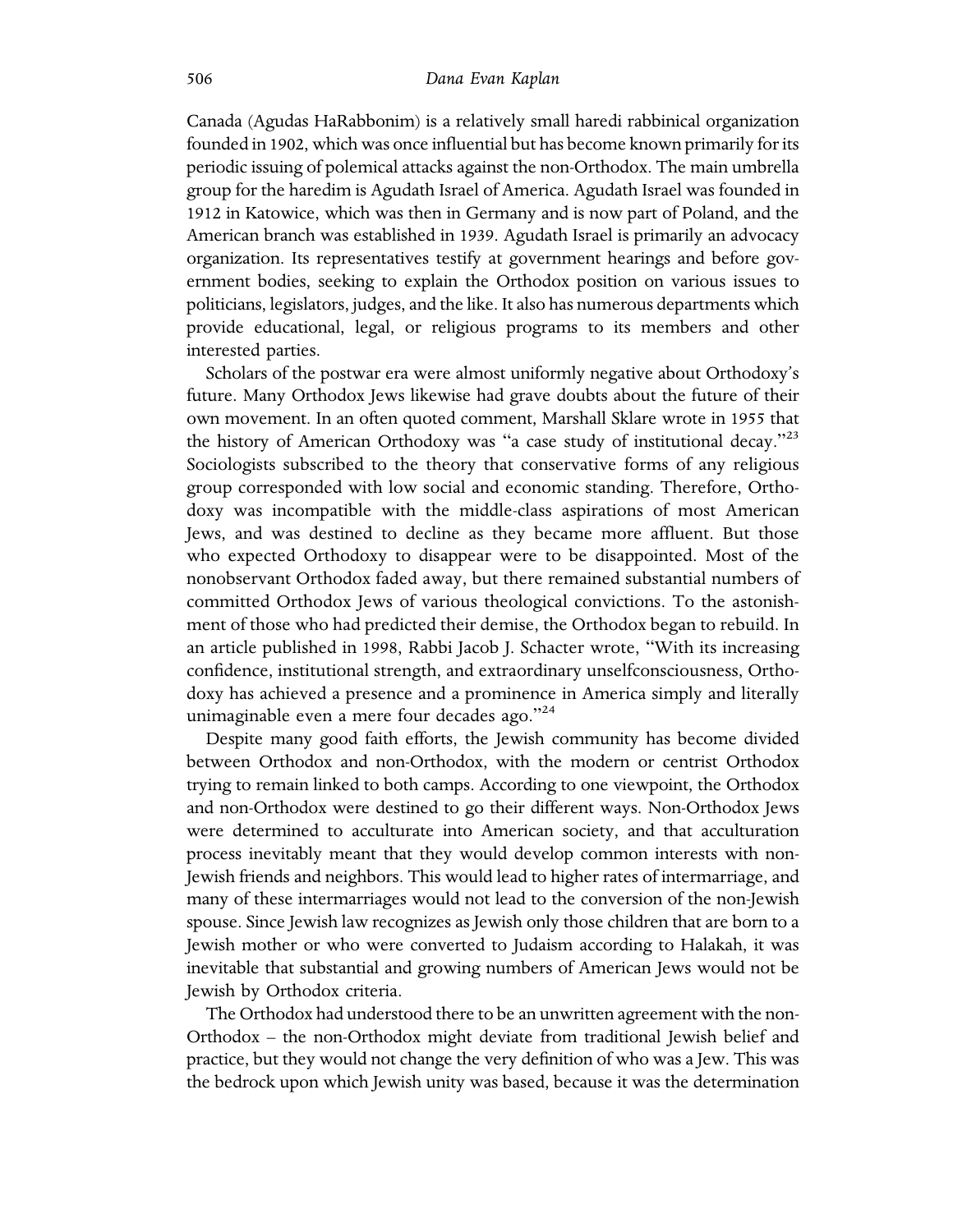of who was a member of the Tribe. Like any family, the Jewish people might disagree about all sorts of things, but they were still family.

But in 1983, the Reform movement officially accepted patrilineal descent as a basis for claiming Jewish identity. At their annual conference, the Central Conference of American Rabbis (CCAR) voted to accept the report of the Committee on Patrilineal Descent. "The purpose of this document is to establish the Jewish status of the children of mixed marriages in the Reform Jewish community of North America." The rabbis went on to say that the issue of mixed marriage was one of the most "pressing human issues" for the Jewish community. "We face today an unprecedented situation due to the changed conditions in which decisions concerning the status of the child of a mixed marriage are to be made." While the Patrilineal Descent Resolution is regarded as the breaking point in the Orthodox/non-Orthodox relationship, it really was precipitated by the drastically increasing intermarriage rate. This increase motivated the Reform rabbis to respond proactively, and it was this increase that created an unbridgeable gulf between the movements.

The Patrilineal Descent Resolution and the Orthodox reiteration that Halakah could never accommodate such a policy led to fears that there would be two types of Jews and two separate Jewish communities. The one hope was that a joint beit din, a religious court, could be created that could convert non-Jews to Judaism for all of the American Jewish denominations. Since each of the movements had different and indeed contradictory religious principles, such an institution would have required a great number of concessions by all parties.

Efforts to create a common approach to personal status go back to the interwar period. At that time, there was relatively little concern about the intermarriage issue. What worried rabbinical authorities was the differing approaches towards bills of divorce. The Reform movement had done away entirely with the need for a religious divorce. This meant that if a Jewish couple were married by a Reform rabbi and later divorced, they would probably not bother to go through the Jewish divorce procedure since their Reform rabbi would tell them that a civil divorce was sufficient. This was not acceptable to traditionalists, who followed the law specifying that a woman was regarded as married until she received a get. Should she have children with any other man – even though she regarded herself as divorced – she would be regarded as committing adultery, and her children could be classified as mamzerim (the closest English word would be illegitimate children). Jewish law allows mamzers only to marry other mamzers, and stigmatizes them in a number of other ways.

This concern was partially alleviated when Orthodox authorities ruled that Reform marriages were not halakhically valid and therefore couples married by Reform rabbis did not absolutely need a get. In what became one of his most important halakhic rulings, Rabbi Moshe Feinstein wrote a teshuva that two Jews who had been married in a Reform wedding ceremony did not require a get when they got divorced because Feinstein did not regard the ceremony as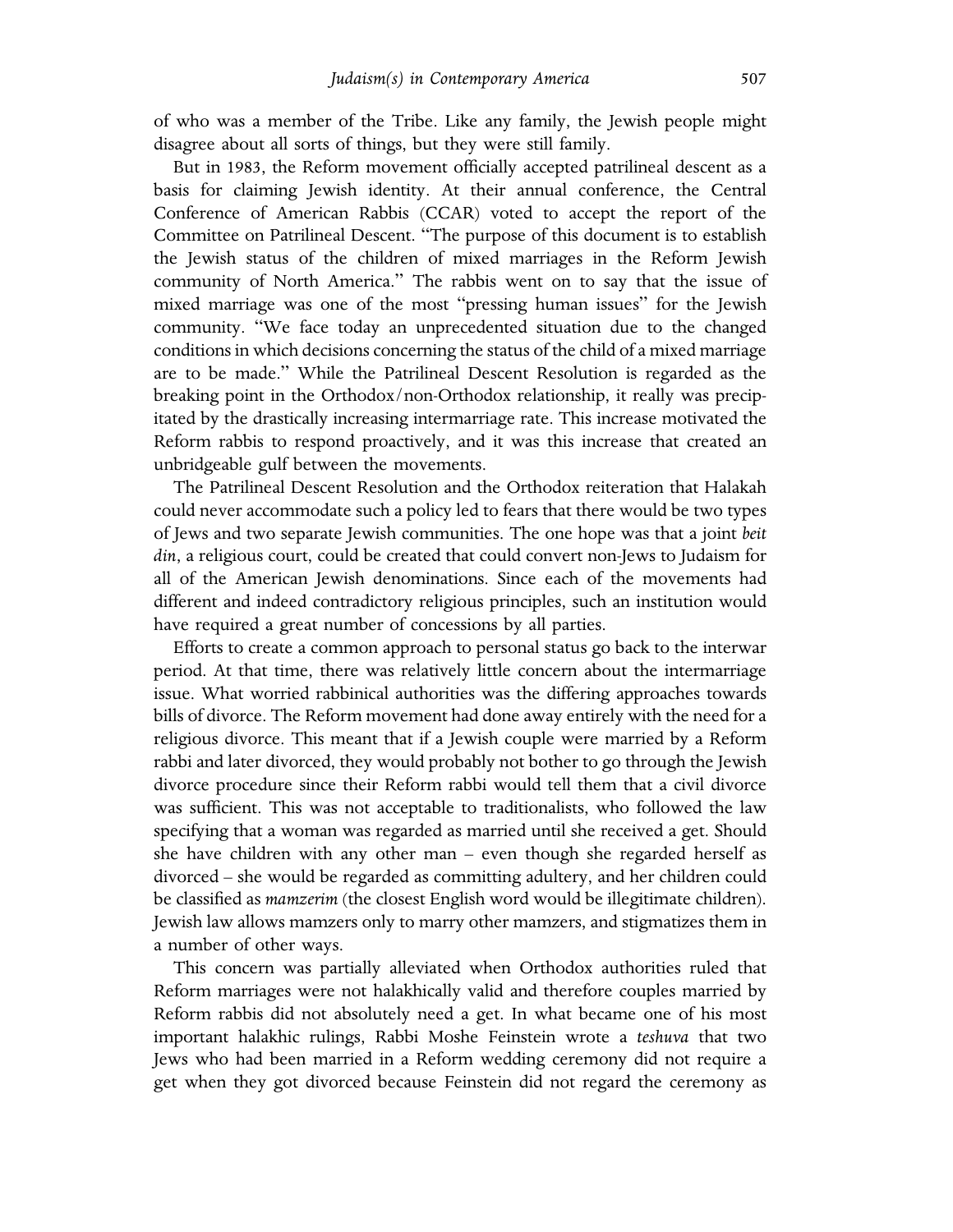being legitimate. As a consequence of this seemingly rejectionist decision, women who had remarried without getting a get would not have mamzer children as long as their first marriage had been officiated at by a Reform (or possibly Conservative) rabbi. Therefore, Feinstein's decision served to avoid the designation of thousands or even tens of thousands of offspring as mamzers. This decision became quite important after the baal teshuvah movement gained momentum in the 1970s. This was an informal grouping of mostly younger Jews who embraced Orthodoxy after having been raised in assimilated homes. Many of the baalei teshuvah might have been regarded as mamzers if Feinstein had ruled that non-Orthodox wedding ceremonies were halakhically valid Jewish rituals.

Yet there were many cases where the husband would not or could not give his wife a get, making her an *agunah*, an abandoned wife who could not remarry because she had no get. In 1935, Rabbi Louis M. Epstein recommended adding an amendment to the ketubah in which the wife would be entitled to receive a get without her husband's signature if he disappeared or refused to cooperate. Epstein, who was a scholar in the Conservative movement, had hoped that his halakhic argumentation would persuade Orthodox rabbinic authorities to go along with this legal innovation, but they would not. In 1953, Rabbi Saul Lieberman, also from the Conservative movement, floated a new halakhic solution to what was called the problem of the agunah. Lieberman found new halakhic justifications that he hoped would sway the Orthodox sages, and he met secretly with Rabbi Joseph B. Soloveitchik in an effort to create a joint Orthodox–Conservative beit din. Soloveitchik respected Lieberman's Talmudic acumen, and he did his best to encourage moderate elements within Orthodoxy to cooperate, but this did not lead anywhere either.

Soloveitchik urged Orthodox Jews, and particularly Orthodox rabbis, to continue meeting with Reform and Conservative leaders, since the non-Orthodox represented the majority of the American Jewish community and it was only possible to address communal problems through dialogue. He did, however, also seem to stress that this cooperation should only be for the purpose of meeting Jewish communal needs and he rejected any "religious" interaction. Despite this very significant "but," the responsum was remembered primarily as a liberal ruling. Despite the already distant relations between the Orthodox and the non-Orthodox, there were a number of forums where they came together. The two major motivations for such interdenominational cooperation were the search for philanthropic support and the need to combat antisemitism. Rabbis or lay leaders representing the Orthodox did sit together with non-Orthodox representatives in meetings held under the auspices of the United Jewish Appeal (UJA, since renamed the United Jewish Communities); the Conference of Presidents of Major American Jewish Organizations; the World Zionist Organization (WZO), the Jewish Agency and other Zionist groups; and the Anti-Defamation League, the Simon Wiesenthal Center, and other groups devoted to fighting antisemitism.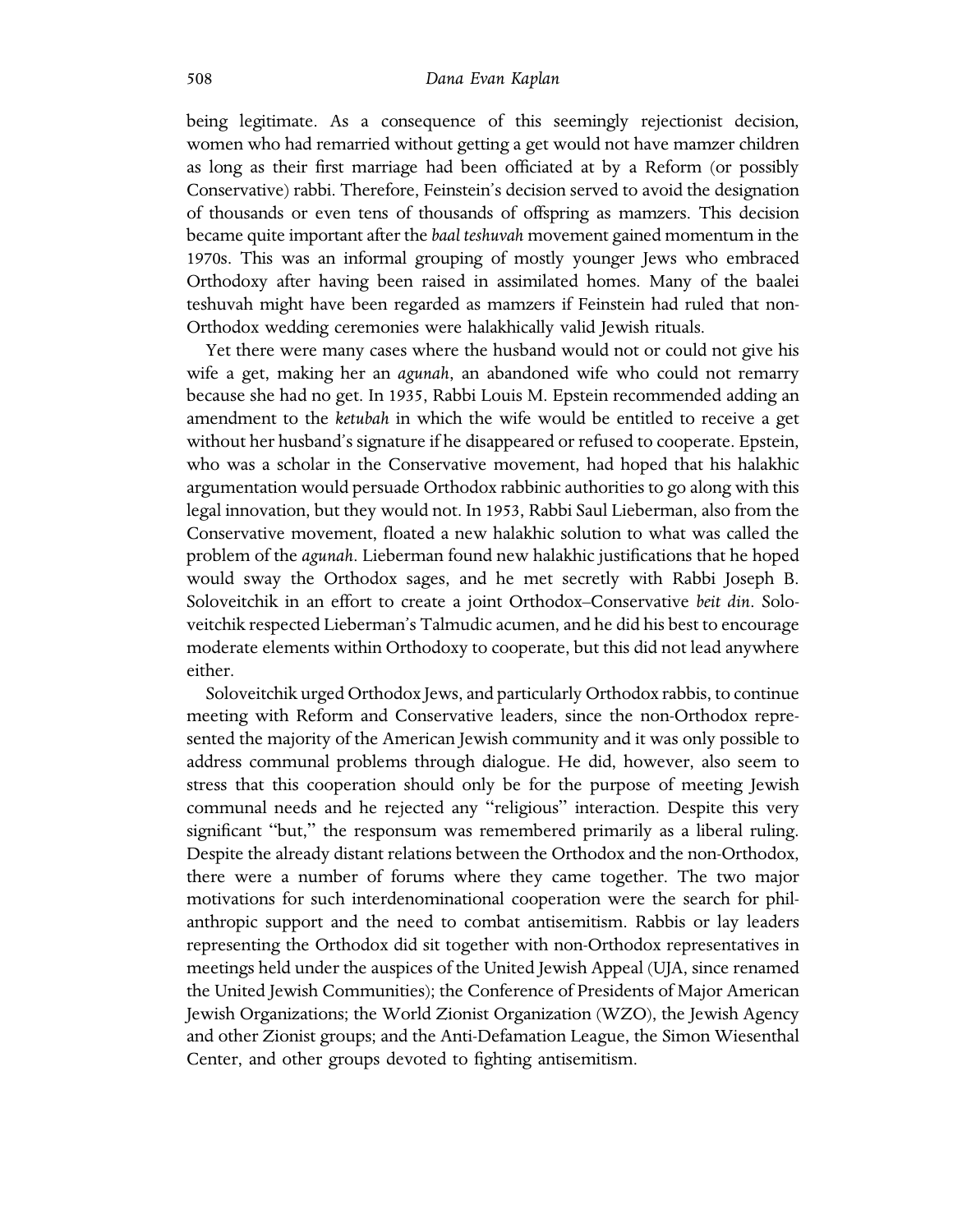The Council of Torah Sages of Agudath Israel rejected Soloveitchik's argument for cooperation with the various denominations on communal issues, stating that organizational cooperation with the non-Orthodox was de facto recognition and endorsement, and therefore prohibited. In 1956, 11 yeshiva heads, under the aegis of the Union of Orthodox Rabbis (Agudas HaRabbanim), signed a statement prohibiting any Orthodox rabbis who accepted their authority from interacting with Conservative or Reform clergy in any joint organization or for any common religious purpose. "It is forbidden by the law of our sacred Torah to participate with them [the non-Orthodox denominational movements] either as an individual or as an organized communal body."

The ban on cooperation with the non-Orthodox included the Synagogue Council of America (SCA), a pluralistic organization established in 1926, which had members representing the full spectrum of Jewish religious life. Those who see Soloveitchik as a relative liberal believe that he refused to sign the petition, responding that there were many topics that required the cooperation of all the American Jewish denominations. Those who see Soloveitchik as more conservative believe that he was never given a chance to sign the petition. Whatever the historical truth may have been, both the Rabbinical Council of America (RCA) and the Union of Orthodox Jewish Congregations of America (OU) used Soloveitchik's supposed stand to justify remaining as members of the Synagogue Council of America.

While Soloveitchik had apparently approved Orthodox participation in the Synagogue Council of America, those more to the right continually worked to undermine that decision. After the Reform movement ordained Sally Priesand in 1972, some lobbied for Orthodox withdrawal from the New York Board of Rabbis. The more moderate Orthodox were able to ward off the challenge to the status quo at that time, although they felt a tremendous amount of pressure. Fears grew that the Orthodox and the non-Orthodox would split into two separate groups, two separate peoples. One Orthodox rabbi warned of "the coming cataclysm."<sup>25</sup> The United Jewish Appeal stopped using their slogan "We Are One" because it seemed to no longer represent either reality or any reasonable hope of a short-term future.

After many years of criticism, the moderate Orthodox who sustained pluralistic Jewish dialogue finally buckled under to Haredi pressure. They withdrew from the Synagogue Council of America (SCA), which then disbanded in 1994. The push to end interdenominational religious cooperation eventually caused virtually all of the multidenominational organizations and programs to stop functioning, or to become de facto associations of non-Orthodox rabbis. Since then, there has been far less interdenominational dialogue. While some observers such as Jack Wertheimer have been surprised that the level of conflict appears to have been lowered, others argue that the fighting has mostly stopped because there is nothing left to say. $26$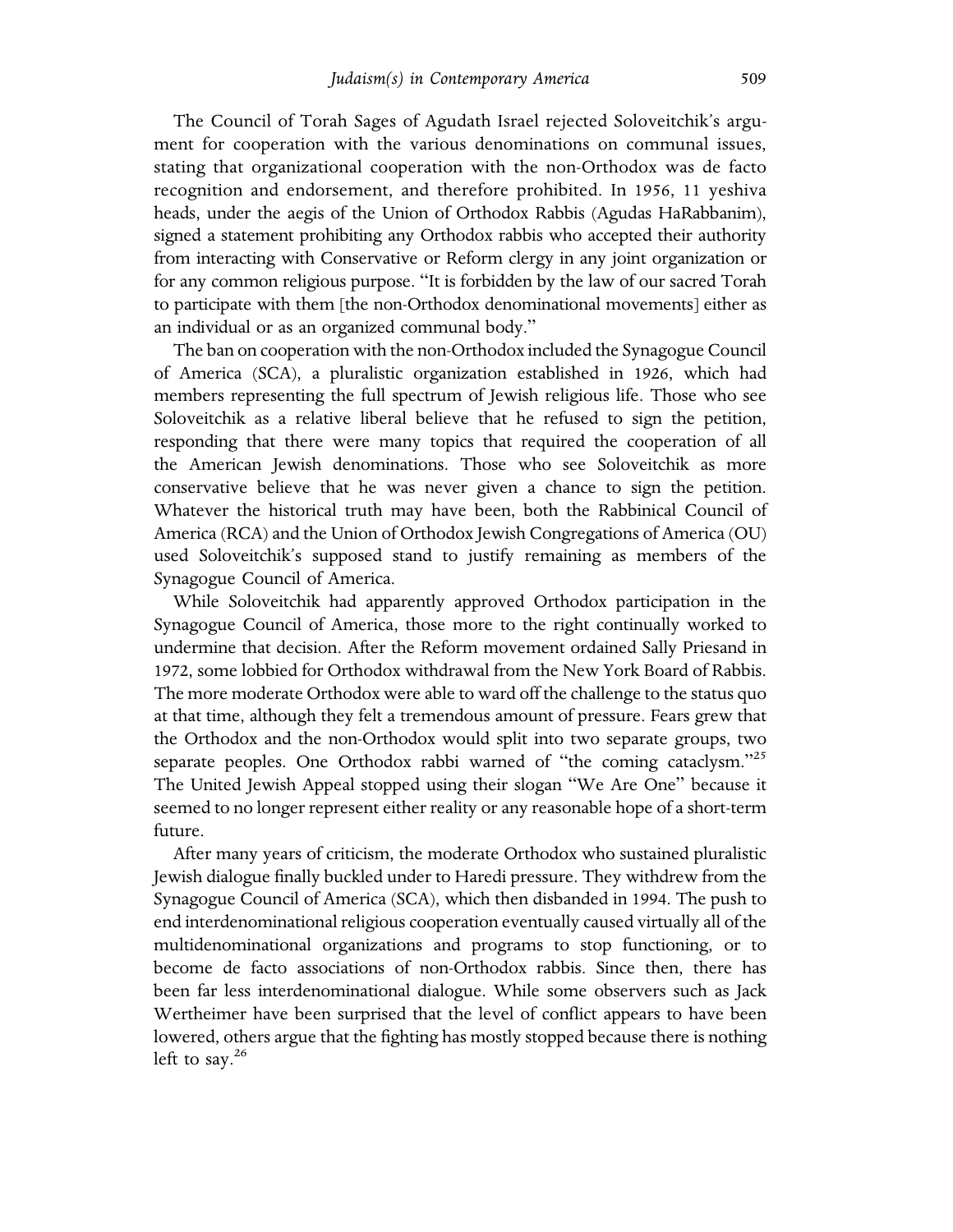### Increasing Focus on Personal Spirituality

Why do most American Jews practice only some of the requirements of their religion? One reason is that the practice of Judaism has been strongly influenced by the impact of individualism on American society. Since the 1960s, Americans have come to regard religion more and more as a matter of personal choice, rather than an inherited obligation. This choice includes being able to choose one's perspective within one's denomination, but it also includes the ability to choose from among different religious denominational alternatives. It even means having the choice of choosing whether to affiliate with any religious tradition or remain completely removed from religious activity of any type. This individualistic approach has produced a "religious marketplace" in which numerous faiths and denominations openly compete for believers by recruiting new members from outside of their congregational spheres to supplement their existing memberships.

To put this in theoretical terms, Charles S. Liebman presents two models to explain how the individual Jew has related to Judaism in the modern period. One model is that of public Judaism, where the individual is seen as part of the collective entity. The individual feels a sense of responsibility towards the Jewish people and understands that they have obligations to fulfill toward this entity. They do not have the right to pursue their selfish interest to the exclusion of the collective needs of the Jewish people as a whole. In contrast, private Judaism refers to the individual meaning that each person finds in the religion. For those who see their Jewish commitment as privatized, what matters is the spiritual benefit that the individual Jew can derive from the beliefs and practices of the religion.27 The 1980s and 1990s were a time in which private Judaism became more and more popular and public Judaism less and less.

The most successful approaches to Jewish religious revitalization all stress the spiritual wisdom that has lain hidden in Judaism, inaccessible to the emotionally semi-involved participant who was sent to Hebrew school and pushed through a "bar mitzvah factory" as part of childhood rites of initiation. A relatively small group of spiritually hungry seekers began a process that helped many American Jews rediscover the deep spiritual wisdom of the Jewish tradition. They are – or at least, they were, until recently – mostly on the edges of the Jewish community, struggling for acceptability or in some cases reveling in their reputation as rabblerousers and troublemakers. Many of the most creative ideas for revitalizing Judaism have come from small groups of young people looking for personal ways of connecting to God. The massive Jewish organizations headquartered in fancy office buildings in New York were unable or unwilling to provide much leadership, and it is primarily those on the periphery who provided the new models of spirituality.

There has been a growing awareness of the importance of bringing the sacred into the family, particularly into the lives of children. Jewish tradition required a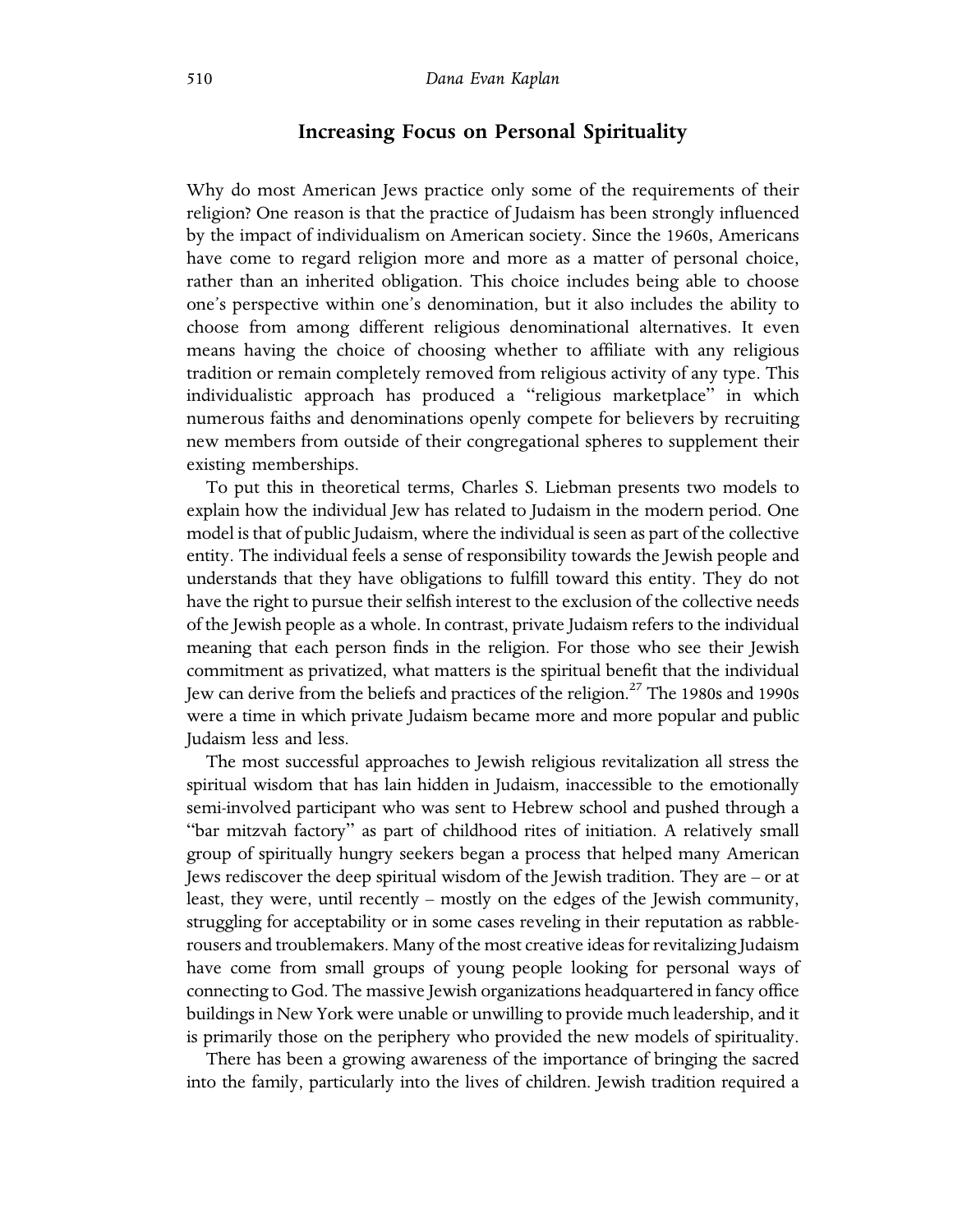great deal of time and effort to be expended in household preparations. The entire day on Friday was needed to cook and clean and prepare the home for the Sabbath. Cleaning the house for Passover took at least a week, which included taking everything out of the cabinets and searching for foods prohibited on Passover. The sheer energy exerted in these efforts was an effective instrument of religious training because they included grandparents, parents, and children, aunts and uncles, neighbors and friends. The children saw how the entire community worked together to prepare for the holiday and they understood how important that must make it. Those days are long gone, and those parents that want their children to feel some of that spiritual energy need to consciously make plans to create it themselves.

Having a residual loyalty to Jewish ethnicity is clearly no longer enough to compel American Jews to make the effort to preserve Judaism as a living religion for themselves and their families. They need to feel that Judaism can open up new sources of enlightenment to the complex questions they face along with their families. These are not generally metaphysical questions about how to understand the universe but rather practical issues about how to live their lives in a complex society.

Deciding to be Jewish is not a rational choice that is derived from an objective analysis of the pluses and minuses of doing that versus doing something else. Rather, it is an emotional decision that is the result of a complex set of variables that include the relationships one formed in childhood and the experiences that one has undergone in camp, school, and synagogue. Many Americans now have multiple identities, and the American Jewish community is in the process of adapting to that fact. The stronger the pull of a vibrant and compelling Jewish spirituality, the more competitive Judaism can be in the "religious marketplace."

#### **Notes**

- 1 Jacob Neusner, Fortress Introduction to American Judaism: What the Books Say, What the People Do (Minneapolis: Fortress Press, 1984), p. 5.
- 2 Jonathan S. Woocher, Sacred Survival: The Civil Religion of American Jews (Bloomington: Indiana University Press, 1986), pp. 67–68.
- 3 Charles E. Silberman, A Certain People: American Jews and Their Lives Today (New York: Summit Books, 1985), p. 211.
- 4 Andrew M. Greeley, The Denominational Society: A Sociological Approach to Religion in America (Glenview, IL: Scott, Foresman and Company, 1972).
- 5 Robert Wuthnow, The Restructuring of American Religion: Society and Faith since World War II (Princeton, NJ: Princeton University Press, 1988), p. 97.
- 6 Gary P. Zola, "The first Reform prayer book in America: the liturgy of the Reformed Society of Israelites," in Dana Evan Kaplan, ed., Platforms and Prayerbooks: Liturgical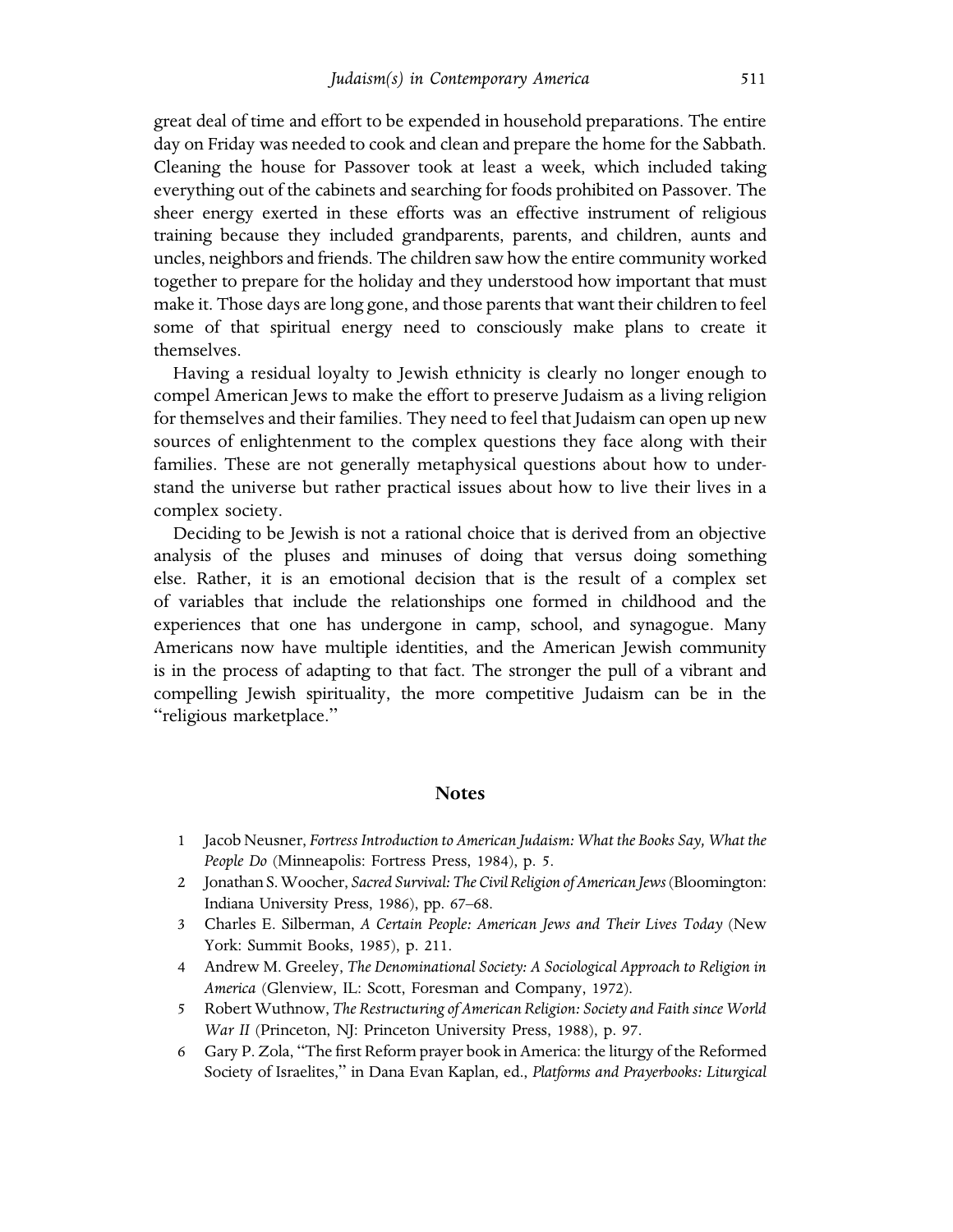#### 512 Dana Evan Kaplan

and Theological Perspectives on Reform Judaism (Lanham, MD: Rowman and Littlefield, 2002), pp. 99–117. The prayer book was edited by Isaac Harby, David Nunes Carvalho, and Abraham Moïse. Robert Liberles, "Conflict over reforms: the case of Congregation Beth Elohim, Charleston, South Carolina," in Jack Wertheimer, ed., The American Synagogue—A Sanctuary Transformed (Hanover, NH: Brandeis University Press, 1989), pp. 274–296.

- 7 Gary Phillip Zola, Isaac Harby of Charleston, 1788–1828: Jewish Reformer and Intellectual (Tuscaloosa: University of Alabama Press, 1994).
- 8 Avraham Barkai, Branching Out: German-Jewish Immigration to the United States, 1820– 1914 (New York: Holmes and Meier, 1994).
- 9 Leon Jick, The Americanization of the Synagogue, 1820–1870 (Hanover, NH: Brandeis University Press, 1992).
- 10 Henry L. Feingold, A Time for Searching: Entering the Mainstream 1920–1945 (Baltimore: Johns Hopkins University Press, 1992).
- 11 Maurice N. Eisendrath, Can Faith Survive? The Thoughts and Afterthoughts of an American Rabbi (New York: McGraw-Hill, 1964).
- 12 Samuel E. Karff, ed., At One Hundred Years: Hebrew Union College–Jewish Institute of Religion (Cincinnati: Hebrew Union College Press, 1976).
- 13 "Report of the Committee on Patrilineal Descent on the Status of Children Mixed Marriages," CCAR report and resolution, 1983.
- 14 Robert Gordis, Understanding Conservative Judaism (New York: The Rabbinical Assembly, 1978), p. 216.
- 15 "In our community." Jewish Theological Society mass email, Ben Harris, "New JTS Chancellor energizes Conservative rabbis' movement," May 1, 2007.
- 16 Reena Sigman Freedman, "The emergence of Reconstructionism: an evolving American Judaism 1922–1945," American Jewish Archives, XLVIII (Spring–Summer 1996), pp. 1–22.
- 17 Mordecai M. Kaplan, preface to The Jewish Reconstructionist Papers (New York: Behrman's Jewish Book House, 1936), p. v.
- 18 "Resolution regarding children of mixed marriages," May 5, 1968, reprinted in The Reconstructionist, 34(8), p. 30; Correspondence with Richard Hirsh, May 28, 2007; http://jrf.org.
- 19 David Polish, ed., Rabbi's Manual (New York: Central Conference of American Rabbis, 1961), p. 112; Solomon Freehof, Recent Reform Responsa (New York: Central Conference of American Rabbis, 1963), p. 76.
- 20 Julie Wiener, "Are the Reconstructionists becoming more mainstream?" JTA, November 7, 2000, http://www.jta.org/page\_print\_story.asp?inarticleid=6500& intcategoryid=4 (accessed November 8, 2011).
- 21 Jonathan D. Sarna, American Judaism: A History (New Haven, CT: Yale University Press, 2004), p. 87; Jonathan D. Sarna, personal communication, May 8, 2007.
- 22 Correspondence with Lawrence Grossman, April 30, 2007.
- 23 Marshall Sklare, Conservative Judaism (Glencoe, IL: Free Press, 1955), p. 43.
- 24 Jacob J. Schacter, "The sea change in American Orthodox Judaism: a symposium," Tradition, 32(4) (1998), p. 93.
- 25 Reuven Bulka, The Coming Cataclysm: The Orthodox-Reform Rift and the Future of the Jewish People (New York: Mosaic Press, 1989).